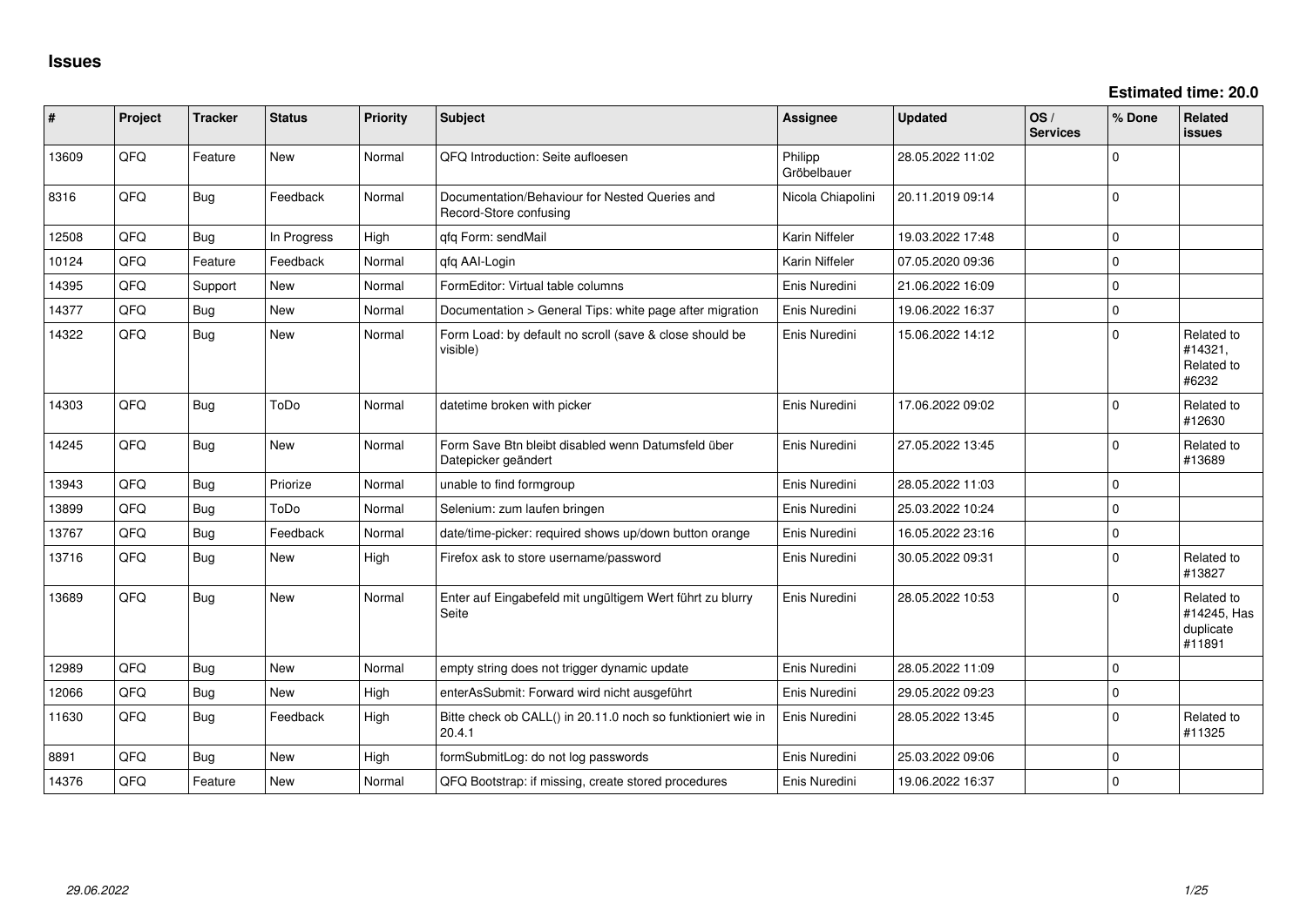| $\vert$ # | Project | <b>Tracker</b> | <b>Status</b>     | <b>Priority</b> | <b>Subject</b>                                                                        | <b>Assignee</b> | <b>Updated</b>   | OS/<br><b>Services</b> | % Done      | Related<br><b>issues</b>                                                                                                                                              |
|-----------|---------|----------------|-------------------|-----------------|---------------------------------------------------------------------------------------|-----------------|------------------|------------------------|-------------|-----------------------------------------------------------------------------------------------------------------------------------------------------------------------|
| 14320     | QFQ     | Feature        | ToDo              | Normal          | Allow specific HTML Tags and Attributes: general, TinyMCE                             | Enis Nuredini   | 17.06.2022 10:44 |                        | $\mathbf 0$ | Related to<br>#12664,<br>Related to<br>#12039,<br>Related to<br>#11702,<br>Related to<br>#7239,<br>Related to<br>#3708,<br>Related to<br>#3646,<br>Related to<br>#880 |
| 14227     | QFQ     | Feature        | New               | Normal          | Selenium Konkurrenz: cypress.io                                                       | Enis Nuredini   | 28.05.2022 11:02 |                        | $\mathbf 0$ |                                                                                                                                                                       |
| 14028     | QFQ     | Feature        | New               | Normal          | Required notification: visual nicer                                                   | Enis Nuredini   | 28.05.2022 11:01 |                        | $\mathbf 0$ |                                                                                                                                                                       |
| 13945     | QFQ     | Feature        | New               | Normal          | As _link: content before/after link                                                   | Enis Nuredini   | 28.05.2022 11:01 |                        | $\mathbf 0$ | Related to<br>#12262                                                                                                                                                  |
| 13900     | QFQ     | Feature        | Priorize          | Normal          | Selenium: Check das Cookie/PDF funktioniert                                           | Enis Nuredini   | 25.03.2022 12:45 |                        | $\mathbf 0$ |                                                                                                                                                                       |
| 13757     | QFQ     | Feature        | New               | High            | QR / Bar-Code Plugin                                                                  | Enis Nuredini   | 19.03.2022 17:43 |                        | $\mathbf 0$ |                                                                                                                                                                       |
| 13608     | QFQ     | Feature        | Some day<br>maybe | Normal          | Automatic Browser Language Redirect                                                   | Enis Nuredini   | 17.06.2022 08:35 |                        | $\mathbf 0$ |                                                                                                                                                                       |
| 13572     | QFQ     | Feature        | Feedback          | Normal          | Form Load: misleading error message on trying to load non<br>existent primary record  | Enis Nuredini   | 16.05.2022 23:16 |                        | 100         |                                                                                                                                                                       |
| 12630     | QFQ     | Feature        | In Progress       | Normal          | Input: date[time]: min / max values                                                   | Enis Nuredini   | 20.06.2022 18:31 |                        | $\mathbf 0$ | Related to<br>#10096,<br>Related to<br>#14302,<br>Related to<br>#14303                                                                                                |
| 12262     | QFQ     | Feature        | ToDo              | Normal          | Form buttons on top: more customable                                                  | Enis Nuredini   | 17.06.2022 10:44 |                        | $\mathbf 0$ | Related to<br>#13945, Has<br>duplicate<br>#4046, Has<br>duplicate<br>#10080                                                                                           |
| 11892     | QFQ     | Feature        | New               | Normal          | tablesorter: columns with links are hard to order - new<br>qualifier 'Y: <ord>'</ord> | Enis Nuredini   | 23.03.2022 09:22 |                        | O           |                                                                                                                                                                       |
| 10782     | QFQ     | Feature        | Feedback          | Normal          | Tiny MCE: Image Upload                                                                | Enis Nuredini   | 16.05.2022 23:16 |                        | $\mathbf 0$ | Related to<br>#12452                                                                                                                                                  |
| 10569     | QFQ     | Feature        | Priorize          | Normal          | link _blank more safe                                                                 | Enis Nuredini   | 25.03.2022 12:44 |                        | $\mathbf 0$ |                                                                                                                                                                       |
| 10463     | QFQ     | Feature        | New               | Normal          | Report _link: expliztes setzen von HTML Tags (Bedarf fuer<br>'data-selenium' & 'id')  | Enis Nuredini   | 23.03.2022 09:23 |                        | $\mathsf 0$ | Related to<br>#7648                                                                                                                                                   |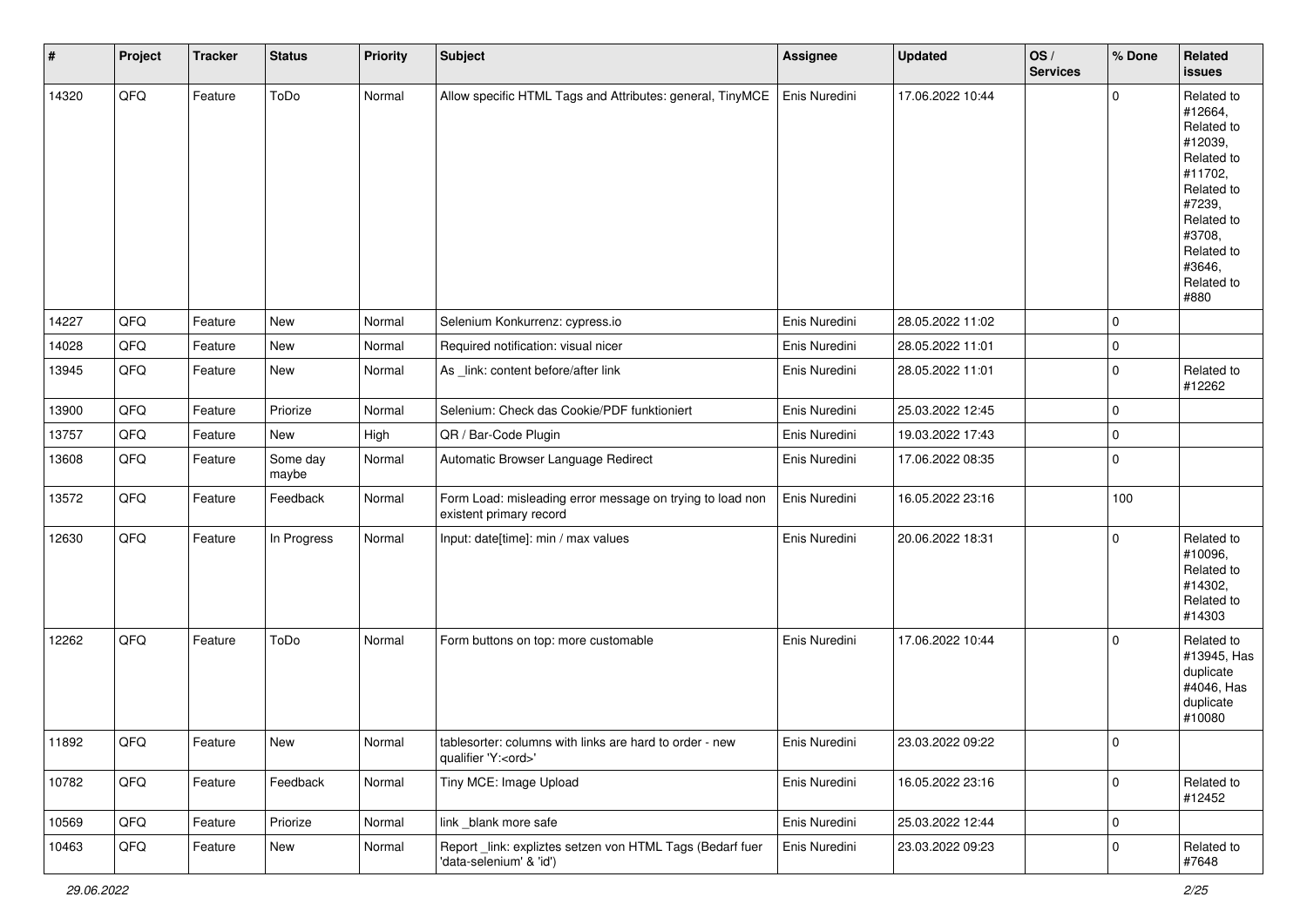| #     | Project | <b>Tracker</b> | <b>Status</b>     | <b>Priority</b> | <b>Subject</b>                                                                                                                                      | <b>Assignee</b>     | <b>Updated</b>   | OS/<br><b>Services</b> | % Done      | Related<br>issues                           |
|-------|---------|----------------|-------------------|-----------------|-----------------------------------------------------------------------------------------------------------------------------------------------------|---------------------|------------------|------------------------|-------------|---------------------------------------------|
| 9052  | QFQ     | Feature        | Feedback          | High            | Report: CodeMirror with SQL Syntax Highlight in FE                                                                                                  | Enis Nuredini       | 08.06.2022 10:25 |                        | $\Omega$    |                                             |
| 3613  | QFQ     | <b>Bug</b>     | Some day<br>maybe | Normal          | note /note unchecked -> note div (col-md) wird weiterhin<br>gerendert                                                                               | Elias Villiger      | 01.02.2020 23:19 |                        | 100         |                                             |
| 11347 | QFQ     | Bug            | Feedback          | Normal          | If Bedingungen funktionieren nicht korrekt                                                                                                          | Christoph Fuchs     | 21.03.2021 20:37 |                        | $\Omega$    |                                             |
| 14323 | QFQ     | Bug            | In Progress       | Normal          | Report: render=both single - no impact                                                                                                              | Carsten Rose        | 19.06.2022 18:31 |                        | $\Omega$    |                                             |
| 14305 | QFQ     | Bug            | New               | Normal          | Inline Report editing does not create history entries                                                                                               | Carsten Rose        | 10.06.2022 11:55 |                        | $\Omega$    |                                             |
| 14304 | QFQ     | Bug            | New               | Normal          | table sorter view safer does not work                                                                                                               | Carsten Rose        | 10.06.2022 11:49 |                        | 0           |                                             |
| 14283 | QFQ     | Bug            | Priorize          | Normal          | HEIC / HEIF convert doesn't trigger                                                                                                                 | Carsten Rose        | 19.06.2022 16:37 |                        | $\Omega$    |                                             |
| 14233 | QFQ     | Bug            | New               | Normal          | AS _link: question - HTML is not rendered                                                                                                           | <b>Carsten Rose</b> | 28.05.2022 11:02 |                        | $\mathbf 0$ |                                             |
| 14175 | QFQ     | Bug            | In Progress       | Normal          | Opening a form with no QFQ Session cookie fails                                                                                                     | Carsten Rose        | 03.06.2022 10:40 |                        | $\Omega$    |                                             |
| 14091 | QFQ     | Bug            | New               | Normal          | inconsistent template path for twig                                                                                                                 | Carsten Rose        | 19.04.2022 18:36 |                        | $\mathbf 0$ |                                             |
| 14077 | QFQ     | Bug            | New               | Normal          | As link: Attribute 'class' missing by r:1 and r:3 - but should<br>set                                                                               | Carsten Rose        | 28.05.2022 11:02 |                        | $\Omega$    | Related to<br>#5342,<br>Related to<br>#4343 |
| 13706 | QFQ     | Bug            | New               | Normal          | Wrong CheckType in FieldElement LastStatus of Form Cron                                                                                             | <b>Carsten Rose</b> | 21.01.2022 18:20 |                        | $\Omega$    |                                             |
| 13659 | QFQ     | Bug            | New               | Normal          | wrong sanitize class applied to R-store                                                                                                             | Carsten Rose        | 15.01.2022 14:23 |                        | $\mathbf 0$ |                                             |
| 13592 | QFQ     | Bug            | New               | Normal          | QFQ Build Queue: das vergeben von Tags klappt nicht. Es<br>werden keine Releases gebaut.                                                            | Carsten Rose        | 19.03.2022 17:45 |                        | $\Omega$    |                                             |
| 13460 | QFQ     | Bug            | New               | Normal          | Doc: Password set/reset  password should not processed<br>with 'html encode'                                                                        | Carsten Rose        | 19.03.2022 17:46 |                        | $\Omega$    |                                             |
| 13451 | QFQ     | <b>Bug</b>     | New               | Normal          | Character Counter / Max Character: Problem in Safari                                                                                                | Carsten Rose        | 15.04.2022 17:18 |                        | $\mathbf 0$ |                                             |
| 13332 | QFQ     | <b>Bug</b>     | New               | Normal          | Multi Form: Required Felder werden visuell nicht markiert.                                                                                          | Carsten Rose        | 19.03.2022 17:47 |                        | $\mathbf 0$ |                                             |
| 13331 | QFQ     | Bug            | New               | Normal          | Multi Form: Clear Icon misplaced                                                                                                                    | Carsten Rose        | 19.03.2022 17:47 |                        | $\Omega$    |                                             |
| 12974 | QFQ     | Bug            | New               | High            | Sanitize Queries in Action-Elements                                                                                                                 | Carsten Rose        | 07.12.2021 17:19 |                        | $\mathbf 0$ |                                             |
| 12716 | QFQ     | Bug            | New               | Normal          | template group: Pattern only applied to first instance                                                                                              | Carsten Rose        | 19.03.2022 17:47 |                        | $\Omega$    |                                             |
| 12714 | QFQ     | Bug            | New               | Normal          | Conversion of GIF to PDF broken when GIF contains Alpha.                                                                                            | Carsten Rose        | 19.03.2022 17:49 |                        | $\Omega$    |                                             |
| 12702 | QFQ     | Bug            | New               | High            | templateGroup: broken in multiDb Setup                                                                                                              | Carsten Rose        | 14.12.2021 16:02 |                        | $\mathbf 0$ |                                             |
| 12670 | QFQ     | Bug            | New               | High            | Dropdown-Menu classes können nicht mehr angegeben<br>werden                                                                                         | Carsten Rose        | 07.12.2021 17:19 |                        | 0           |                                             |
| 12581 | QFQ     | Bug            | New               | Normal          | Form.forward=close: Record 'new' in new browser tab ><br>save (& close) >> Form is not reloaded with new created<br>record id and stays in mode=new | Carsten Rose        | 19.03.2022 17:48 |                        | $\mathbf 0$ |                                             |
| 12546 | QFQ     | Bug            | Feedback          | Normal          | Branch 'Development' - Unit Tests mit dirty workaround<br>angepasst                                                                                 | Carsten Rose        | 19.03.2022 17:48 |                        | $\mathbf 0$ |                                             |
| 12545 | QFQ     | Bug            | New               | Urgent          | sql.log not created / updated                                                                                                                       | Carsten Rose        | 14.12.2021 16:02 |                        | $\mathbf 0$ |                                             |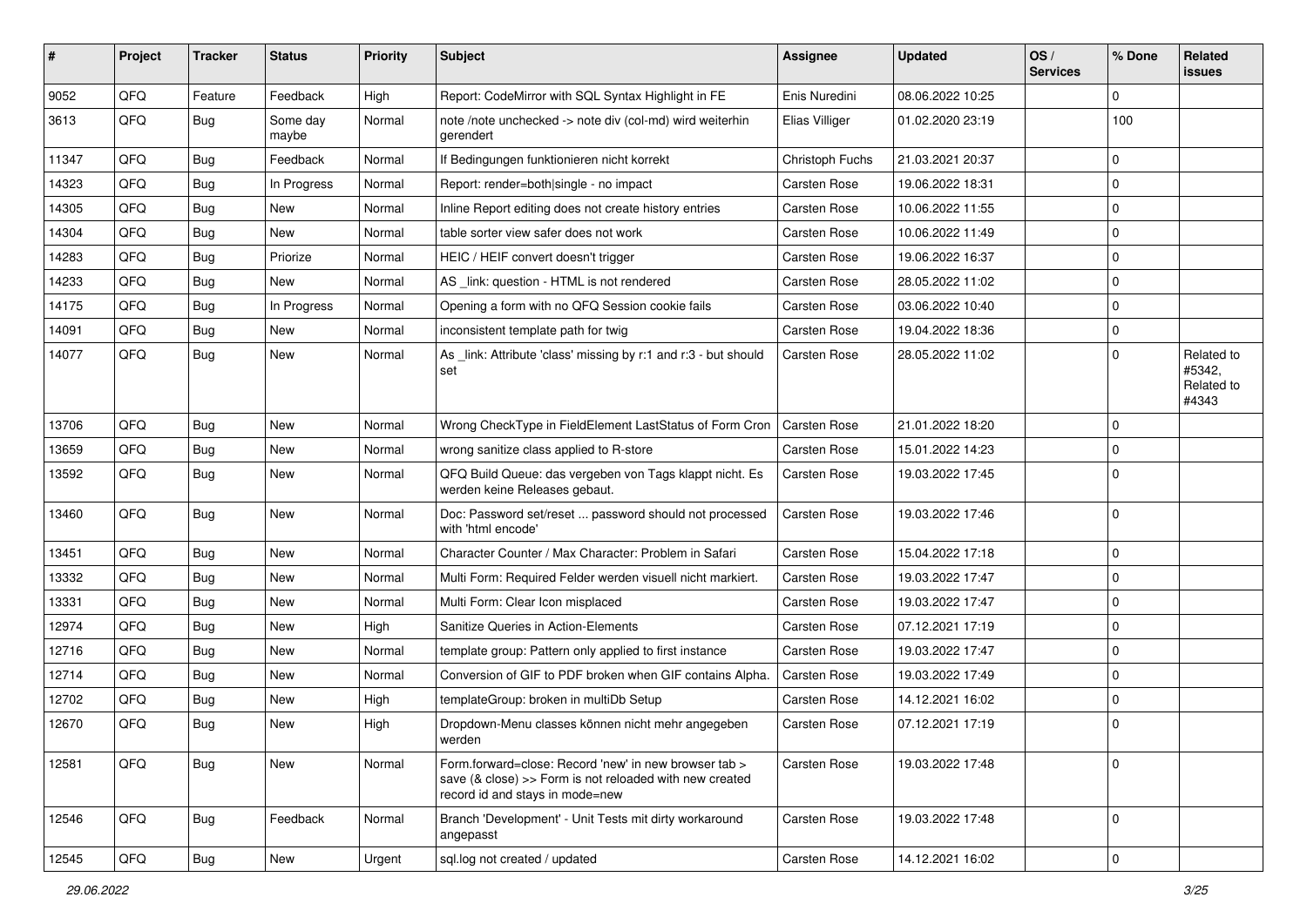| #     | Project | <b>Tracker</b> | <b>Status</b> | <b>Priority</b> | <b>Subject</b>                                                                          | <b>Assignee</b>     | <b>Updated</b>   | OS/<br><b>Services</b> | % Done      | Related<br><b>issues</b>                                                                                                       |
|-------|---------|----------------|---------------|-----------------|-----------------------------------------------------------------------------------------|---------------------|------------------|------------------------|-------------|--------------------------------------------------------------------------------------------------------------------------------|
| 12520 | QFQ     | <b>Bug</b>     | <b>New</b>    | Normal          | Switch FE User: still active even FE User session expired                               | Carsten Rose        | 19.03.2022 17:48 |                        | $\mathbf 0$ |                                                                                                                                |
| 12513 | QFQ     | <b>Bug</b>     | <b>New</b>    | High            | Implement server side check of maxlength                                                | Carsten Rose        | 07.12.2021 17:19 |                        | $\mathbf 0$ |                                                                                                                                |
| 12512 | QFQ     | <b>Bug</b>     | New           | Normal          | Some MySQL Installation can't use 'stored procedures'                                   | Carsten Rose        | 19.03.2022 17:48 |                        | $\mathbf 0$ |                                                                                                                                |
| 12468 | QFQ     | <b>Bug</b>     | New           | Urgent          | Form: update Form.title after save                                                      | Carsten Rose        | 03.05.2021 21:12 |                        | $\pmb{0}$   |                                                                                                                                |
| 12463 | QFQ     | <b>Bug</b>     | ToDo          | High            | QFQ Function: 'function' and 'sql' on same level - output of<br>sql is shown two times. | Carsten Rose        | 15.12.2021 16:31 |                        | $\mathbf 0$ |                                                                                                                                |
| 12395 | QFQ     | <b>Bug</b>     | ToDo          | High            | QFQ Function: Result two times shown                                                    | Carsten Rose        | 18.02.2022 08:59 |                        | $\mathbf 0$ |                                                                                                                                |
| 12327 | QFQ     | <b>Bug</b>     | New           | Normal          | Copy to clipboard: Glyphicon can not be changed                                         | Carsten Rose        | 27.12.2021 17:59 |                        | $\mathbf 0$ |                                                                                                                                |
| 12325 | QFQ     | <b>Bug</b>     | Priorize      | Normal          | MultiDB form.dbIndex not working for report syntax                                      | Carsten Rose        | 07.09.2021 13:37 |                        | $\mathbf 0$ | Related to<br>#12145,<br>Related to<br>#12314                                                                                  |
| 12187 | QFQ     | <b>Bug</b>     | New           | Normal          | Trigger FormAsFile() via Report: probably problem with multi<br>DB setup                | <b>Carsten Rose</b> | 20.03.2021 21:20 |                        | $\mathbf 0$ |                                                                                                                                |
| 12133 | QFQ     | <b>Bug</b>     | New           | Normal          | NPM, phpSpreadSheet aktualisieren                                                       | Carsten Rose        | 15.03.2021 09:04 |                        | $\mathbf 0$ |                                                                                                                                |
| 12045 | QFQ     | <b>Bug</b>     | New           | Normal          | templateGroup afterSave FE: Aufruf ohne<br>sqlHonorFormElements funktioniert nicht      | Carsten Rose        | 18.02.2021 16:33 |                        | $\mathbf 0$ |                                                                                                                                |
| 12040 | QFQ     | <b>Bug</b>     | <b>New</b>    | Normal          | FE Mode 'hidden' für zwei FEs auf einer Zeile                                           | Carsten Rose        | 18.02.2021 10:13 |                        | $\mathbf 0$ |                                                                                                                                |
| 11752 | QFQ     | Bug            | <b>New</b>    | Normal          | checkbox renders multiple input elements with same name                                 | Carsten Rose        | 17.12.2020 14:58 |                        | $\mathbf 0$ | Related to<br>#11750                                                                                                           |
| 11695 | QFQ     | <b>Bug</b>     | New           | Normal          | MultiForm required FE Error                                                             | Carsten Rose        | 04.12.2020 13:34 |                        | $\pmb{0}$   |                                                                                                                                |
| 11668 | QFQ     | <b>Bug</b>     | New           | Normal          | Play function.sql - problem with mysql                                                  | Carsten Rose        | 03.05.2021 20:48 |                        | $\mathbf 0$ |                                                                                                                                |
| 11667 | QFQ     | <b>Bug</b>     | New           | Normal          | MySQL mariadb-server-10.3: Incorrect datetime value                                     | Carsten Rose        | 03.05.2021 20:48 |                        | $\mathbf 0$ |                                                                                                                                |
| 11517 | QFQ     | Bug            | In Progress   | Normal          | extraButtonInfo Broken for multiple FormElements                                        | Carsten Rose        | 12.05.2022 13:12 |                        | $\mathbf 0$ | Related to<br>#7890.<br>Related to<br>#3811, Has<br>duplicate<br>#10905, Has<br>duplicate<br>#10553, Has<br>duplicate<br>#6779 |
| 11239 | QFQ     | <b>Bug</b>     | New           | Normal          | Radiobutton (plain): horizontales Rendern abhängig vom<br>Datentyp in der Datenbank     | Carsten Rose        | 30.09.2020 18:37 |                        | $\mathbf 0$ |                                                                                                                                |
| 10937 | QFQ     | <b>Bug</b>     | New           | Normal          | Fehler mit abhängigen Select- Feldern beim Positionieren                                | Carsten Rose        | 12.11.2020 23:45 |                        | $\mathbf 0$ |                                                                                                                                |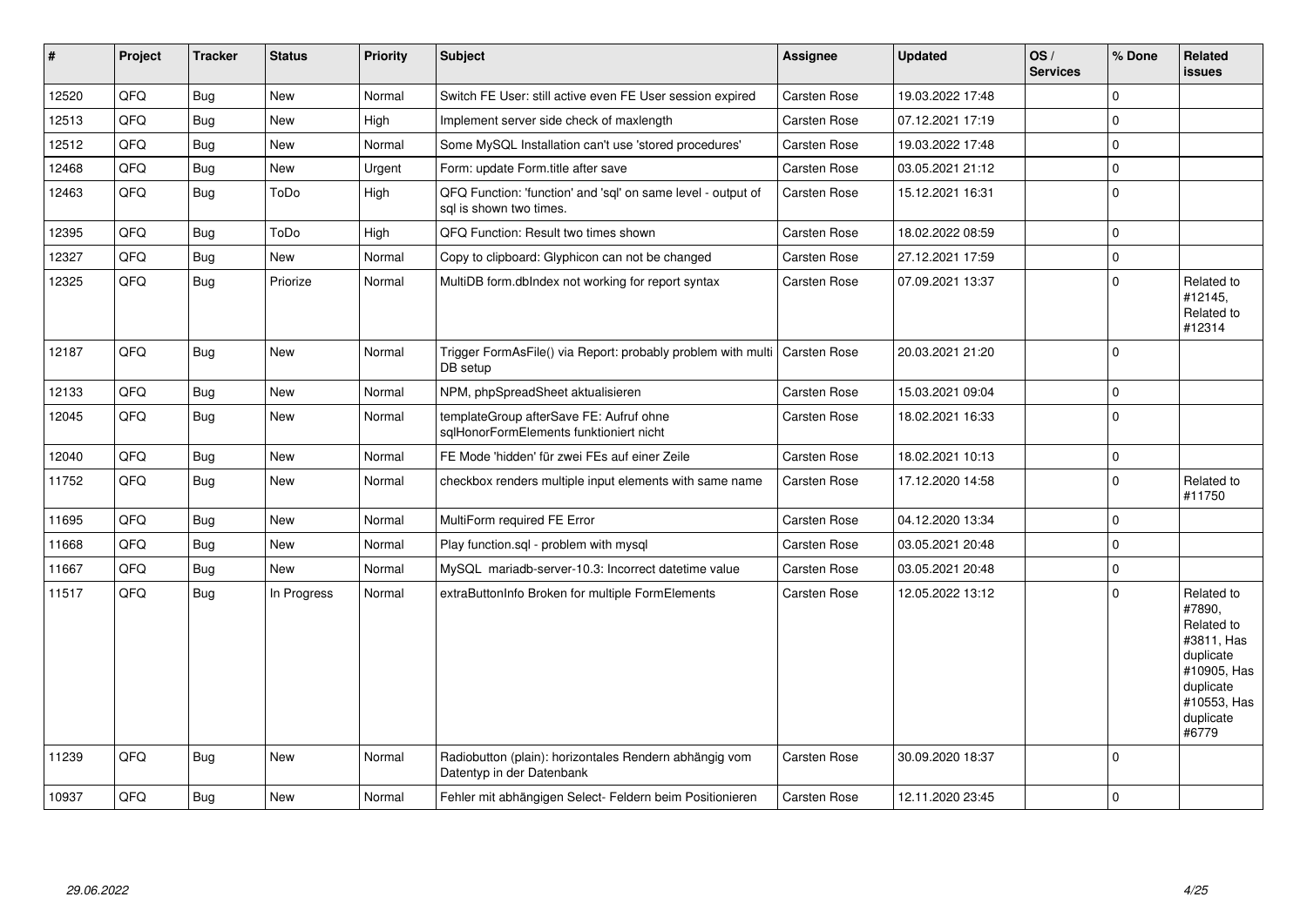| #     | Project | <b>Tracker</b> | <b>Status</b> | <b>Priority</b> | <b>Subject</b>                                                                                           | <b>Assignee</b>     | <b>Updated</b>   | OS/<br><b>Services</b> | % Done      | Related<br>issues                                                       |
|-------|---------|----------------|---------------|-----------------|----------------------------------------------------------------------------------------------------------|---------------------|------------------|------------------------|-------------|-------------------------------------------------------------------------|
| 10704 | QFQ     | <b>Bug</b>     | New           | Normal          | wkhtml problem rendering fullCalendar.js / fabric.js >><br>successor: puppeteer                          | <b>Carsten Rose</b> | 12.11.2020 23:45 |                        | $\Omega$    | Related to<br>#5024,<br>Related to<br>#4650.<br>Related to<br>#10715    |
| 10661 | QFQ     | Bug            | In Progress   | Normal          | Typo3 Warnungen                                                                                          | Carsten Rose        | 07.09.2021 13:23 |                        | $\Omega$    | Related to<br>#12440                                                    |
| 10658 | QFQ     | <b>Bug</b>     | New           | Normal          | processReadOnly broken                                                                                   | Carsten Rose        | 27.05.2020 17:55 |                        | $\Omega$    |                                                                         |
| 10640 | QFQ     | <b>Bug</b>     | New           | High            | TypeAhead Tag: FE editierbar trotz readOnly                                                              | <b>Carsten Rose</b> | 03.05.2021 21:12 |                        | $\Omega$    |                                                                         |
| 10588 | QFQ     | <b>Bug</b>     | New           | Normal          | typeahed Tag: Doku anpassen                                                                              | Carsten Rose        | 12.11.2020 23:45 |                        | $\Omega$    |                                                                         |
| 10508 | QFQ     | <b>Bug</b>     | New           | High            | Multi Form broken on Multi DB Instance                                                                   | Carsten Rose        | 03.05.2021 21:12 |                        | $\Omega$    |                                                                         |
| 10506 | QFQ     | <b>Bug</b>     | New           | High            | Template Group broken on MultiDB instance                                                                | Carsten Rose        | 03.05.2021 21:12 |                        | $\Omega$    | Related to<br>#10505                                                    |
| 10322 | QFQ     | <b>Bug</b>     | New           | Normal          | FormElement / Radio: missing column 'enum' >> FE not<br>reported                                         | <b>Carsten Rose</b> | 07.05.2020 09:37 |                        | $\Omega$    |                                                                         |
| 10082 | QFQ     | Bug            | New           | Normal          | FE.type=SELECT - 'sanatize' Class                                                                        | Carsten Rose        | 07.05.2020 09:36 |                        | $\Omega$    | Related to<br>#10081                                                    |
| 10081 | QFQ     | <b>Bug</b>     | New           | High            | Stale record lock after 'forbidden' character                                                            | <b>Carsten Rose</b> | 03.05.2021 21:12 |                        | $\Omega$    | Related to<br>#10082,<br>Related to<br>#9789                            |
| 9975  | QFQ     | Bug            | Priorize      | Normal          | Dropdown Menu: 'r:3' broken                                                                              | Carsten Rose        | 01.02.2020 10:13 |                        | $\Omega$    |                                                                         |
| 9958  | QFQ     | <b>Bug</b>     | Priorize      | Normal          | Broken subrecord query: no error message                                                                 | Carsten Rose        | 05.02.2021 15:15 |                        | $\mathbf 0$ |                                                                         |
| 9947  | QFQ     | <b>Bug</b>     | Priorize      | Normal          | Unwanted error message if missing 'typeAheadSqlPrefetch'                                                 | Carsten Rose        | 01.02.2020 10:13 |                        | $\Omega$    |                                                                         |
| 9862  | QFQ     | <b>Bug</b>     | Priorize      | Normal          | Failed writing to sql mail qfq.log should throw an exception                                             | Carsten Rose        | 01.02.2020 10:13 |                        | $\mathbf 0$ |                                                                         |
| 9834  | QFQ     | <b>Bug</b>     | Priorize      | Normal          | Input elements with tag 'disabled' are missing on<br>form-submit: server option 'processReadOnly' broken | Carsten Rose        | 07.12.2021 16:43 |                        | $\Omega$    | Related to<br>#9691,<br>Related to<br>#5305, Has<br>duplicate<br>#12331 |
| 9789  | QFQ     | <b>Bug</b>     | In Progress   | High            | Record Lock: release to early on 'leave page'                                                            | <b>Carsten Rose</b> | 10.01.2022 09:25 |                        | 100         | Related to<br>#10081,<br>Related to<br>#9173,<br>Related to<br>#8702    |
| 9783  | QFQ     | Bug            | New           | Normal          | Email with special characters                                                                            | Carsten Rose        | 01.02.2020 23:22 |                        | $\mathbf 0$ |                                                                         |
| 9773  | QFQ     | Bug            | New           | Normal          | form.parameter.formModeGlobal=requiredOff                                                                | Carsten Rose        | 01.02.2020 15:56 |                        | $\mathbf 0$ |                                                                         |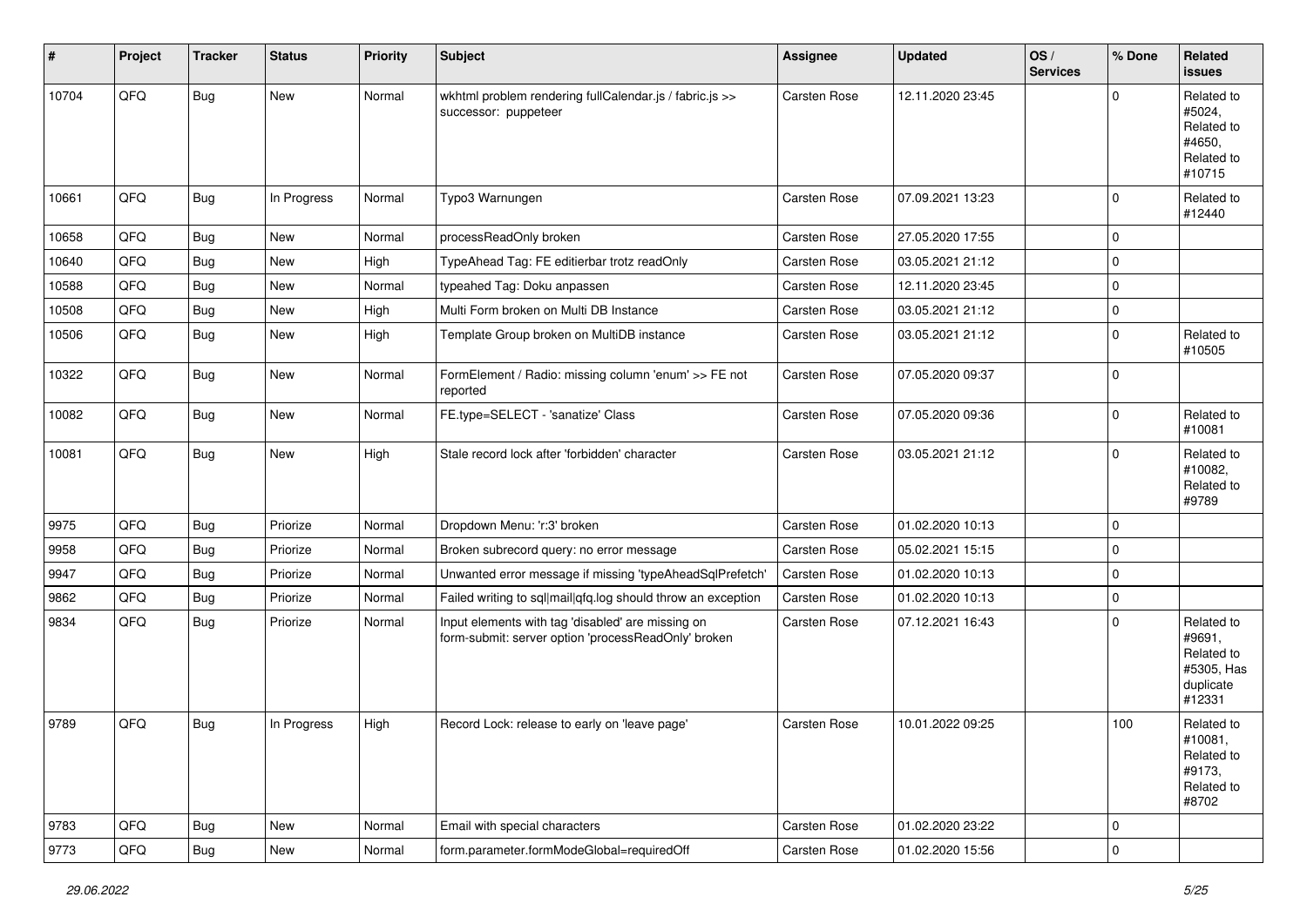| #    | Project | <b>Tracker</b> | <b>Status</b>     | <b>Priority</b> | <b>Subject</b>                                                                | <b>Assignee</b>     | <b>Updated</b>   | OS/<br><b>Services</b> | % Done   | Related<br><b>issues</b>                     |
|------|---------|----------------|-------------------|-----------------|-------------------------------------------------------------------------------|---------------------|------------------|------------------------|----------|----------------------------------------------|
| 9691 | QFQ     | <b>Bug</b>     | In Progress       | Normal          | Checkbox: dynamic update > readonly                                           | Carsten Rose        | 01.02.2020 23:22 |                        | 50       | Related to<br>#9834                          |
| 9669 | QFQ     | Bug            | Some day<br>maybe | Normal          | Checkbox / Template Group: radio/checkbox visible broken<br>after 'add'       | Carsten Rose        | 16.06.2021 13:47 |                        | $\Omega$ | Related to<br>#8091                          |
| 9534 | QFQ     | Bug            | Priorize          | Urgent          | FE.type=upload: 'Unknown Mode: ID"                                            | Carsten Rose        | 03.05.2021 21:14 |                        | $\Omega$ | Related to<br>#9532                          |
| 9533 | QFQ     | Bug            | New               | Normal          | FE.type=upload: Check in 'beforeSave' if upload is given                      | Carsten Rose        | 01.02.2020 23:22 |                        | $\Omega$ | Related to<br>#11523                         |
| 9531 | QFQ     | <b>Bug</b>     | <b>New</b>        | High            | FE File: Dynamic Update / modeSql / required detected<br>even it not set      | Carsten Rose        | 11.06.2021 20:32 |                        | $\Omega$ | Related to<br>#12398                         |
| 9347 | QFQ     | Bug            | New               | High            | FE.type=upload with dynamic show/hidden: required not<br>detected             | Carsten Rose        | 12.06.2021 10:40 |                        | $\Omega$ | Related to<br>#5305.<br>Related to<br>#12398 |
| 9317 | QFQ     | Bug            | New               | Normal          | FE.type=note: with dynamic show/hidden an empty label<br>causes trouble       | <b>Carsten Rose</b> | 01.02.2020 23:22 |                        | $\Omega$ |                                              |
| 9281 | QFQ     | <b>Bug</b>     | Some day<br>maybe | Normal          | Allow STRICT_TRANS_TABLES                                                     | Carsten Rose        | 02.01.2021 18:43 |                        | $\Omega$ |                                              |
| 9275 | QFQ     | <b>Bug</b>     | New               | Normal          | auteron: t3 page, which takes to long to respond, is not<br>reported properly | Carsten Rose        | 01.02.2020 23:22 |                        | 100      |                                              |
| 9177 | QFQ     | Bug            | New               | Normal          | Bug? QFQ tries to save an action FE, which has real<br>existing column name   | Carsten Rose        | 01.02.2020 23:22 |                        | $\Omega$ |                                              |
| 9173 | QFQ     | Bug            | Priorize          | Urgent          | Stale Record Lock: Firefox                                                    | Carsten Rose        | 03.05.2021 21:14 |                        | $\Omega$ | Related to<br>#9789                          |
| 9127 | QFQ     | <b>Bug</b>     | <b>New</b>        | Normal          | Error Message: change 'roll over' color - text not readable                   | Carsten Rose        | 01.02.2020 23:22 |                        | $\Omega$ |                                              |
| 9121 | QFQ     | Bug            | Priorize          | High            | sip links have r and __dbIndexData set                                        | Carsten Rose        | 12.06.2021 10:41 |                        | $\Omega$ |                                              |
| 9077 | QFQ     | Bug            | <b>New</b>        | Normal          | typeAheadSql: report broken SQL                                               | Carsten Rose        | 01.02.2020 23:22 |                        | $\Omega$ |                                              |
| 9013 | QFQ     | <b>Bug</b>     | New               | Normal          | Error in Twig template not handled                                            | Carsten Rose        | 20.10.2021 13:43 |                        | $\Omega$ |                                              |
| 8668 | QFQ     | <b>Bug</b>     | New               | High            | Pill disabled: dyamic mode 'hidden' not respected - FE is still<br>required   | Carsten Rose        | 03.05.2021 21:14 |                        | $\Omega$ |                                              |
| 8431 | QFQ     | <b>Bug</b>     | New               | High            | autocron.php with wrong path                                                  | Carsten Rose        | 03.05.2021 21:14 |                        | $\Omega$ |                                              |
| 8106 | QFQ     | <b>Bug</b>     | Some day<br>maybe | Normal          | Dynamic Update: Feld kann nicht auf empty zurückgesetzt<br>werden             | Carsten Rose        | 11.12.2019 16:01 |                        | $\Omega$ |                                              |
| 8083 | QFQ     | Bug            | <b>New</b>        | High            | FormEditor: primary table list does not respect<br>'indexDb={{indexData:Y}}'  | Carsten Rose        | 03.05.2021 21:14 |                        | $\Omega$ | Has<br>duplicate<br>#6678                    |
| 8049 | QFQ     | Bug            | New               | Normal          | FE.type=note, column 'value': text moves some pixel to top<br>after save      | Carsten Rose        | 01.02.2020 23:22 |                        | $\Omega$ |                                              |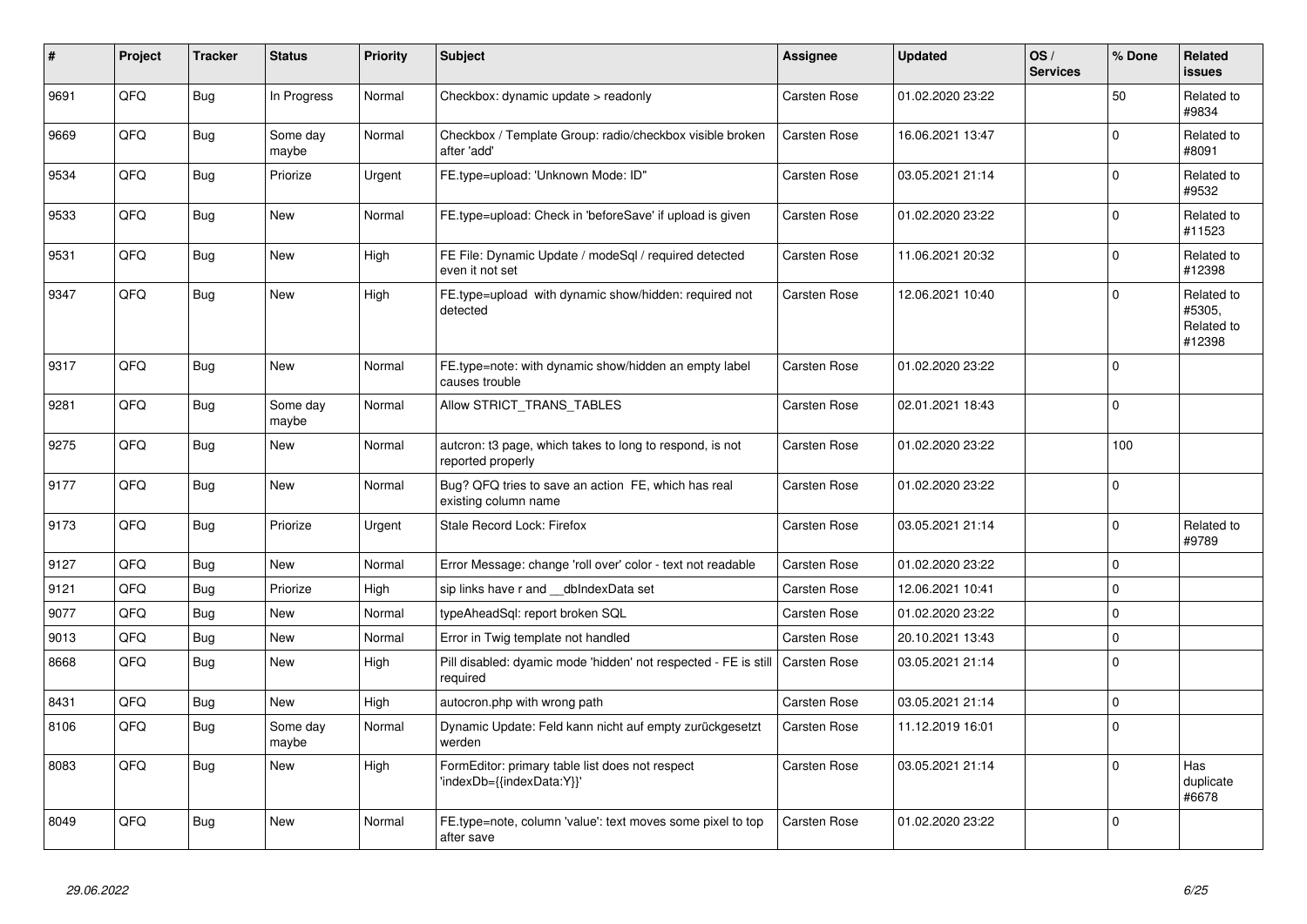| #    | Project | <b>Tracker</b> | <b>Status</b>     | <b>Priority</b> | <b>Subject</b>                                                                                                   | <b>Assignee</b> | <b>Updated</b>   | OS/<br><b>Services</b> | % Done      | Related<br><b>issues</b> |
|------|---------|----------------|-------------------|-----------------|------------------------------------------------------------------------------------------------------------------|-----------------|------------------|------------------------|-------------|--------------------------|
| 8037 | QFQ     | <b>Bug</b>     | Priorize          | Normal          | FE.type=upload (advanced mode): {{slaveId:V}} missing<br>during dynamic update                                   | Carsten Rose    | 01.02.2020 10:13 |                        | $\mathbf 0$ |                          |
| 7899 | QFQ     | <b>Bug</b>     | New               | High            | Fe.type=password / retype / required: always complain<br>about missing value                                     | Carsten Rose    | 03.05.2021 21:14 |                        | $\mathbf 0$ |                          |
| 7890 | QFQ     | Bug            | New               | Normal          | FormElement 'required': extraButtonInfo not aligned                                                              | Carsten Rose    | 11.06.2021 21:17 |                        | $\Omega$    | Related to<br>#11517     |
| 7795 | QFQ     | <b>Bug</b>     | <b>New</b>        | Normal          | Readonly Form: Typeahead-Felder                                                                                  | Carsten Rose    | 01.02.2020 23:22 |                        | $\mathbf 0$ |                          |
| 7685 | QFQ     | <b>Bug</b>     | New               | Normal          | Open FormElement from QFQ error message and save<br>modified record: error about missing {{formId:F}}            | Carsten Rose    | 01.02.2020 23:22 |                        | $\Omega$    |                          |
| 7656 | QFQ     | Bug            | Priorize          | Normal          | FE with required, 'pattern' and 'extraButtonLock': always<br>complain about missing value                        | Carsten Rose    | 01.02.2020 10:13 |                        | $\mathbf 0$ |                          |
| 7650 | QFQ     | Bug            | <b>New</b>        | High            | Optional do not show 'required' sign on FormElement                                                              | Carsten Rose    | 03.05.2021 21:14 |                        | $\mathbf 0$ |                          |
| 7616 | QFQ     | <b>Bug</b>     | Priorize          | Normal          | Selectlist with Enum & Dynamic Update                                                                            | Carsten Rose    | 01.02.2020 10:13 |                        | $\mathbf 0$ |                          |
| 7574 | QFQ     | Bug            | New               | Normal          | Substitute error: form element not reported / dont parse<br>Form.note                                            | Carsten Rose    | 01.02.2020 23:21 |                        | $\mathbf 0$ |                          |
| 7547 | QFQ     | <b>Bug</b>     | New               | Normal          | Error Message in afterSave: wrong parameter column<br>reported                                                   | Carsten Rose    | 01.02.2020 23:22 |                        | $\mathbf 0$ |                          |
| 7524 | QFQ     | <b>Bug</b>     | New               | Normal          | QFQ throws a 'General Error' if 'fileadmin/protected/log/' is<br>not writeable                                   | Carsten Rose    | 01.02.2020 23:22 |                        | $\mathbf 0$ |                          |
| 7513 | QFQ     | <b>Bug</b>     | New               | Normal          | Radios not correct aligned                                                                                       | Carsten Rose    | 01.02.2020 23:22 |                        | $\mathbf 0$ |                          |
| 7512 | QFQ     | <b>Bug</b>     | New               | Normal          | FE: inputType=number >> 'pattern' is not respected                                                               | Carsten Rose    | 01.02.2020 23:22 |                        | $\mathbf 0$ |                          |
| 7456 | QFQ     | <b>Bug</b>     | Some day<br>maybe | Low             | Todos in Code: solve or make ticket                                                                              | Carsten Rose    | 16.09.2021 15:10 |                        | $\mathbf 0$ |                          |
| 7261 | QFQ     | Bug            | New               | Normal          | Report pathFilename for user without path, only the filename                                                     | Carsten Rose    | 01.02.2020 23:21 |                        | $\mathbf 0$ |                          |
| 7219 | QFQ     | <b>Bug</b>     | New               | Normal          | typeSheadSql / typeAheadSqlPrefetch: change to curly<br>braces                                                   | Carsten Rose    | 01.02.2020 23:21 |                        | $\mathbf 0$ |                          |
| 7014 | QFQ     | Bug            | New               | Normal          | Sending invalid emails succeeds when<br>debug.redirectAllMailTo is set                                           | Carsten Rose    | 01.02.2020 23:21 |                        | $\mathbf 0$ |                          |
| 7002 | QFQ     | <b>Bug</b>     | New               | Normal          | Dynamic Update: row does not disappear / appear                                                                  | Carsten Rose    | 01.02.2020 23:22 |                        | $\mathbf 0$ |                          |
| 6912 | QFQ     | Bug            | New               | Normal          | error Message Var 'deadline' already set in SIP - in Form<br>with FE.value={{deadline:R:::{{deadlinePeriod:Y}}}} | Carsten Rose    | 01.02.2020 23:21 |                        | $\mathbf 0$ |                          |
| 6677 | QFQ     | <b>Bug</b>     | <b>New</b>        | Normal          | Error message FE Action Element: no/wrong FE reference<br>who cause the problem.                                 | Carsten Rose    | 01.02.2020 23:21 |                        | $\mathbf 0$ |                          |
| 6574 | QFQ     | Bug            | Priorize          | Normal          | gfg.log: Fehlermeldung wurde angezeigt, aber nicht geloggt                                                       | Carsten Rose    | 01.02.2020 10:13 |                        | $\mathbf 0$ |                          |
| 6483 | QFQ     | <b>Bug</b>     | New               | Normal          | R Store funktioniert nicht bei 'Report Notation' im FE                                                           | Carsten Rose    | 01.02.2020 23:21 |                        | $\mathbf 0$ |                          |
| 6462 | QFQ     | Bug            | New               | Normal          | File Upload: Nutzlose Fehlermeldung wenn Datei zu gross                                                          | Carsten Rose    | 01.02.2020 23:21 |                        | $\mathbf 0$ | Related to<br>#6139      |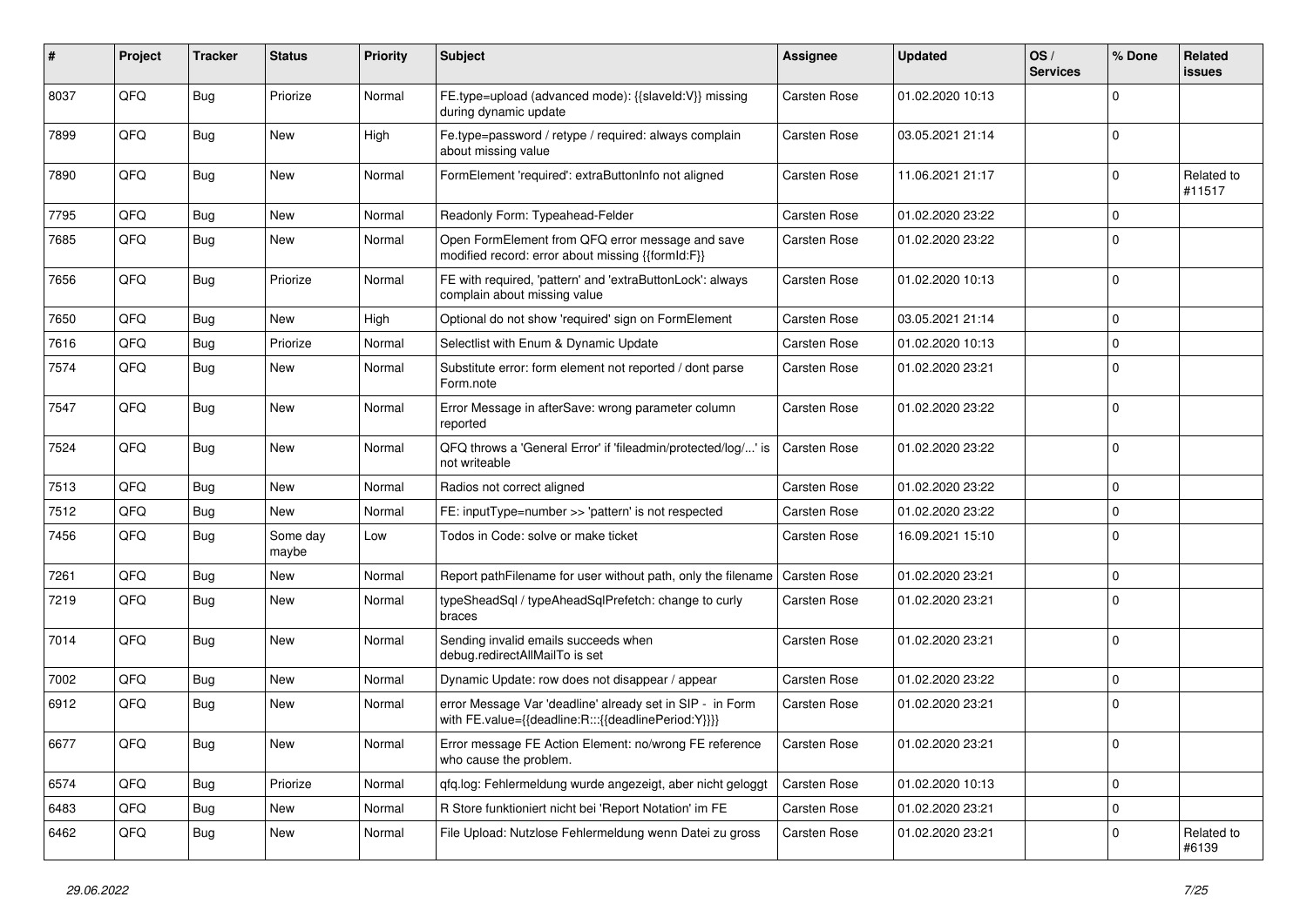| #    | Project | <b>Tracker</b> | <b>Status</b>     | <b>Priority</b> | <b>Subject</b>                                                                                                       | Assignee     | <b>Updated</b>   | OS/<br><b>Services</b> | % Done      | Related<br><b>issues</b>                       |
|------|---------|----------------|-------------------|-----------------|----------------------------------------------------------------------------------------------------------------------|--------------|------------------|------------------------|-------------|------------------------------------------------|
| 6116 | QFQ     | <b>Bug</b>     | Priorize          | High            | value of checkbox not saved                                                                                          | Carsten Rose | 07.12.2021 17:19 |                        | $\mathbf 0$ |                                                |
| 5991 | QFQ     | <b>Bug</b>     | Some day<br>maybe | Normal          | URLs with ' ' or long parameter are problematic                                                                      | Carsten Rose | 01.02.2020 23:19 |                        | $\Omega$    |                                                |
| 5768 | QFQ     | Bug            | Some day<br>maybe | Normal          | '{{pageLanguage:T}}' missing if QFQ is called via api                                                                | Carsten Rose | 01.02.2020 23:19 |                        | $\mathbf 0$ |                                                |
| 5706 | QFQ     | Bug            | Some day<br>maybe | Normal          | upload: fileDestination needs to be sanatized                                                                        | Carsten Rose | 01.02.2020 23:19 |                        | $\mathbf 0$ |                                                |
| 5576 | QFQ     | Bug            | <b>New</b>        | Normal          | Using MySQL 'DROP' requires privilege - wich is not really<br>necessary.                                             | Carsten Rose | 01.02.2020 23:21 |                        | $\mathbf 0$ |                                                |
| 5559 | QFQ     | Bug            | <b>New</b>        | Normal          | FE.type = Upload: 'accept' might contain variables                                                                   | Carsten Rose | 11.05.2020 21:23 |                        | $\mathbf 0$ |                                                |
| 5557 | QFQ     | Bug            | Some day<br>maybe | Normal          | Form load: STORE_RECORD filled, but should be empty                                                                  | Carsten Rose | 01.02.2020 23:19 |                        | $\mathbf 0$ |                                                |
| 5459 | QFQ     | <b>Bug</b>     | New               | High            | Multi DB: spread system tables between 'QFQ' and<br>'Data'-DB                                                        | Carsten Rose | 03.05.2021 21:14 |                        | $\Omega$    | Related to<br>#4720                            |
| 5305 | QFQ     | Bug            | <b>New</b>        | Normal          | Upload FormElement: nicht disabled by readonly Form                                                                  | Carsten Rose | 16.06.2021 13:43 |                        | $\Omega$    | Related to<br>#9347,<br>Related to<br>#9834    |
| 5221 | QFQ     | <b>Bug</b>     | <b>New</b>        | High            | Download Dialog: Bleibt stehen in FF wenn Datei<br>automatisch gespeichert wird.                                     | Carsten Rose | 03.05.2021 21:14 |                        | $\mathbf 0$ |                                                |
| 5021 | QFQ     | <b>Bug</b>     | Some day<br>maybe | Normal          | FE.typ=extra - during save displays error 'datum2' already<br>filled in STORE_SIP - the value is stored nevertheless | Carsten Rose | 01.02.2020 23:19 |                        | $\mathbf 0$ | Related to<br>#3875                            |
| 4771 | QFQ     | <b>Bug</b>     | Some day<br>maybe | Normal          | gfg: select-down-values empty after save (edit-form for<br>program administrators)                                   | Carsten Rose | 01.02.2020 23:20 |                        | $\Omega$    | Related to<br>#4549, Has<br>duplicate<br>#4282 |
| 4756 | QFQ     | <b>Bug</b>     | <b>New</b>        | Normal          | Form dirty even nothing changes                                                                                      | Carsten Rose | 11.12.2019 16:16 |                        | $\mathbf 0$ |                                                |
| 4659 | QFQ     | <b>Bug</b>     | Some day<br>maybe | Normal          | <i>infoButtonExtra</i>                                                                                               | Carsten Rose | 01.02.2020 23:20 |                        | $\mathbf 0$ |                                                |
| 4651 | QFQ     | <b>Bug</b>     | Some day<br>maybe | Normal          | "Loading document" Modal wird angezeigt bei uzhcd type=2<br>Ansicht                                                  | Carsten Rose | 01.02.2020 23:20 |                        | $\mathbf 0$ |                                                |
| 4583 | QFQ     | <b>Bug</b>     | Some day<br>maybe | Normal          | Dynamic Update bei TypeAhead Feldern                                                                                 | Carsten Rose | 01.02.2020 23:19 |                        | $\mathbf 0$ |                                                |
| 4549 | QFQ     | <b>Bug</b>     | Some day<br>maybe | Normal          | TemplateGroups: FE.type SELECT loose selected value<br>after save                                                    | Carsten Rose | 01.02.2020 23:20 |                        | $\mathbf 0$ | Related to<br>#4548.<br>Related to<br>#4771    |
| 4528 | QFQ     | <b>Bug</b>     | Some day<br>maybe | Normal          | extraButtonLock mit SQLAhead Bug                                                                                     | Carsten Rose | 01.02.2020 23:19 |                        | $\mathbf 0$ |                                                |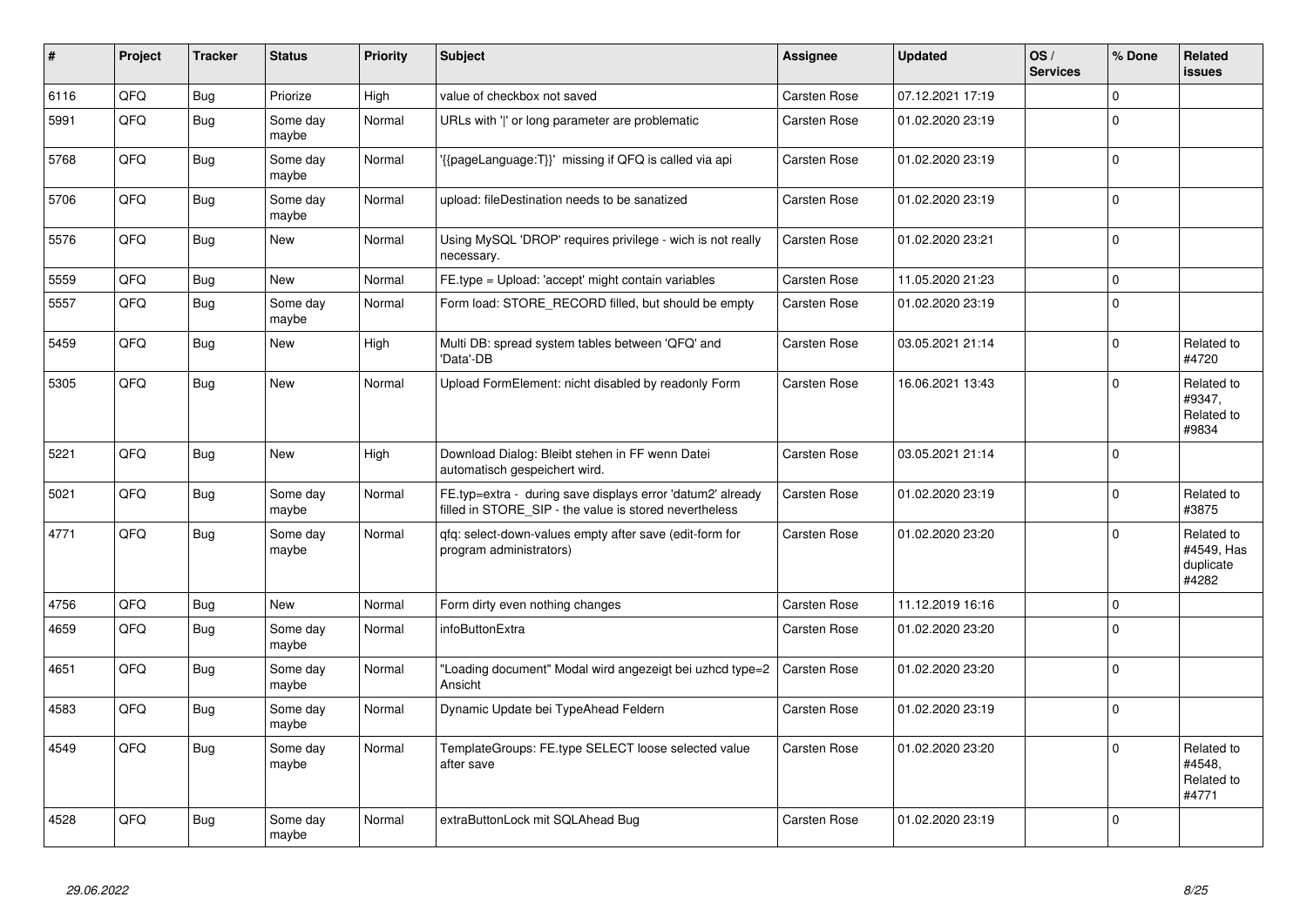| #     | Project | <b>Tracker</b> | <b>Status</b>     | <b>Priority</b> | <b>Subject</b>                                                                                                                | <b>Assignee</b>     | <b>Updated</b>   | OS/<br><b>Services</b> | % Done      | Related<br><b>issues</b> |
|-------|---------|----------------|-------------------|-----------------|-------------------------------------------------------------------------------------------------------------------------------|---------------------|------------------|------------------------|-------------|--------------------------|
| 4328  | QFQ     | <b>Bug</b>     | Some day<br>maybe | Normal          | Error Message: Show FE name/number on problems in FE                                                                          | Carsten Rose        | 01.02.2020 23:20 |                        | $\mathbf 0$ |                          |
| 4293  | QFQ     | Bug            | Some day<br>maybe | Normal          | Download broken if token 'd:' is missing - but no error<br>message                                                            | Carsten Rose        | 11.12.2019 16:03 |                        | $\mathbf 0$ | Related to<br>#7514      |
| 4279  | QFQ     | Bug            | Some day<br>maybe | High            | config.linkVars lost                                                                                                          | Carsten Rose        | 03.05.2021 21:14 |                        | $\mathbf 0$ |                          |
| 4092  | QFQ     | Bug            | Some day<br>maybe | Normal          | 1) Logging verbessern wann welches FE warum<br>ausgefuehrt wird, 2) Documentation: Best Practice Template<br>Group            | Carsten Rose        | 01.02.2020 23:19 |                        | $\pmb{0}$   | Related to<br>#3504      |
| 4008  | QFQ     | Bug            | Some day<br>maybe | Normal          | FormElemen.type=sendmail: wrong 'TO' if 'real<br>name <rea@mail.to>' is used</rea@mail.to>                                    | Carsten Rose        | 11.12.2019 16:03 |                        | $\pmb{0}$   |                          |
| 3895  | QFQ     | <b>Bug</b>     | Some day<br>maybe | Normal          | typeahead pedantic: on lehrkredit ldap webpass - if only one<br>person is in dropdown, such person can't be selected          | Carsten Rose        | 11.12.2019 16:03 |                        | $\mathbf 0$ |                          |
| 3882  | QFQ     | <b>Bug</b>     | Some day<br>maybe | Normal          | templateGroup: disable 'add' if limit is reached - funktioniert<br>nicht wenn bereits records existierten                     | Carsten Rose        | 11.12.2019 16:03 |                        | $\mathbf 0$ |                          |
| 3811  | QFQ     | <b>Bug</b>     | Some day<br>maybe | Normal          | Dynamic Update: extraButtonInfo - Text aktualisieren                                                                          | Carsten Rose        | 11.12.2019 16:03 |                        | $\mathbf 0$ | Related to<br>#11517     |
| 3782  | QFQ     | <b>Bug</b>     | Priorize          | Normal          | Bei fehlerhafter Eingabe (z.B. Datum) sollte das erwartete<br>Format angezeigt werden                                         | Carsten Rose        | 01.02.2020 10:13 |                        | $\mathbf 0$ |                          |
| 3750  | QFQ     | Bug            | Some day<br>maybe | Normal          | FE in a row: if one violates check, all are red                                                                               | Carsten Rose        | 11.12.2019 16:03 |                        | $\pmb{0}$   |                          |
| 3682  | QFQ     | <b>Bug</b>     | Some day<br>maybe | Normal          | Dynamic update: Radio buttons                                                                                                 | Carsten Rose        | 11.12.2019 16:02 |                        | $\mathbf 0$ |                          |
| 3588  | QFQ     | Bug            | Some day<br>maybe | Normal          | templateGroup: versteckte Elemente werden weiterhin<br>gespeichert.                                                           | Carsten Rose        | 11.12.2019 16:02 |                        | $\mathbf 0$ |                          |
| 3570  | QFQ     | <b>Bug</b>     | Some day<br>maybe | High            | Formular mit prmitnew permitEdit=Always wird nicht<br>aufgerufen (ist leer)                                                   | Carsten Rose        | 03.05.2021 21:14 |                        | $\mathbf 0$ |                          |
| 3547  | QFQ     | Bug            | New               | Normal          | FE of type 'note' causes writing of empty fields.                                                                             | Carsten Rose        | 01.02.2020 23:21 |                        | $\pmb{0}$   |                          |
| 3349  | QFQ     | <b>Bug</b>     | Some day<br>maybe | Normal          | config.qfq.ini: a) vertraegt keine '=' im Value (z.B. Passwort),<br>b) Values sollten in ticks einschliessbar sein (spaces, ) | Carsten Rose        | 11.12.2019 16:02 |                        | $\mathbf 0$ |                          |
| 3130  | QFQ     | Bug            | Some day<br>maybe | Normal          | Debug Info's nicht korrekt nach 'New > Save'.                                                                                 | Carsten Rose        | 11.12.2019 16:03 |                        | $\mathbf 0$ | Related to<br>#3253      |
| 3109  | QFQ     | Bug            | Some day<br>maybe | High            | RealUrl: Links werden nicht korrekt gerendert                                                                                 | <b>Carsten Rose</b> | 03.05.2021 21:14 |                        | $\mathbf 0$ |                          |
| 3061  | QFQ     | Bug            | Some day<br>maybe | High            | winstitute: mysql connection durcheinander - nmhp17<br>(ag7)/QFQ arbeitet mit DB/Tabellen von biostat.                        | Carsten Rose        | 03.05.2021 21:14 |                        | $\pmb{0}$   |                          |
| 2643  | QFQ     | <b>Bug</b>     | Some day<br>maybe | Normal          | Zend / PHP Webinars anschauen                                                                                                 | Carsten Rose        | 01.02.2020 15:56 |                        | $\pmb{0}$   |                          |
| 14371 | QFG     | Feature        | Priorize          | Normal          | LDAP via REPORT                                                                                                               | Carsten Rose        | 19.06.2022 16:37 |                        | $\pmb{0}$   |                          |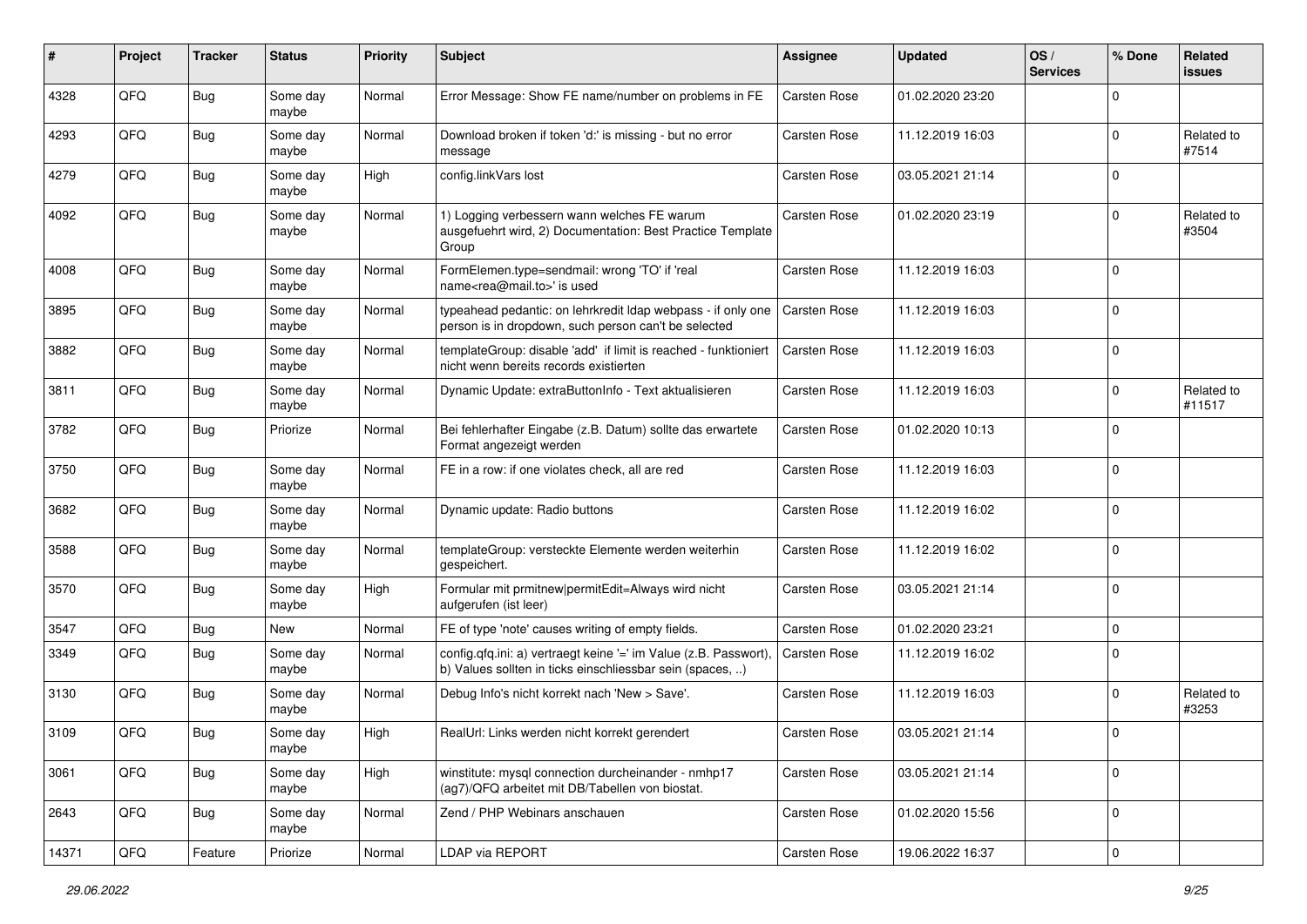| $\vert$ # | Project | <b>Tracker</b> | <b>Status</b>              | <b>Priority</b> | <b>Subject</b>                                                                                                                                     | Assignee     | <b>Updated</b>   | OS/<br><b>Services</b> | % Done      | Related<br><b>issues</b>                                               |
|-----------|---------|----------------|----------------------------|-----------------|----------------------------------------------------------------------------------------------------------------------------------------------------|--------------|------------------|------------------------|-------------|------------------------------------------------------------------------|
| 14290     | QFQ     | Feature        | Priorize                   | Normal          | FormEditor: Show Table Definition                                                                                                                  | Carsten Rose | 19.06.2022 16:37 |                        | $\mathbf 0$ |                                                                        |
| 14187     | QFQ     | Feature        | New                        | High            | gfg.log: show current URL                                                                                                                          | Carsten Rose | 28.05.2022 11:02 |                        | $\pmb{0}$   | Related to<br>#13933,<br>Related to<br>#12532,<br>Related to<br>#11893 |
| 14090     | QFQ     | Feature        | <b>New</b>                 | Normal          | Nützliche _script funktionen                                                                                                                       | Carsten Rose | 28.05.2022 11:03 |                        | $\mathbf 0$ |                                                                        |
| 13843     | QFQ     | Feature        | <b>New</b>                 | Normal          | Create JWT via QFQ                                                                                                                                 | Carsten Rose | 19.03.2022 17:42 |                        | $\pmb{0}$   |                                                                        |
| 13841     | QFQ     | Feature        | New                        | Normal          | Create PDF via iText - evaluate                                                                                                                    | Carsten Rose | 19.03.2022 17:42 |                        | $\pmb{0}$   |                                                                        |
| 13700     | QFQ     | Feature        | New                        | Normal          | Redesign qfq.io Seite                                                                                                                              | Carsten Rose | 19.03.2022 17:43 |                        | $\pmb{0}$   |                                                                        |
| 13566     | QFQ     | Feature        | Ready to sync<br>(develop) | Normal          | Delete config-example.qfq.php file                                                                                                                 | Carsten Rose | 23.12.2021 09:25 |                        | $\pmb{0}$   |                                                                        |
| 13467     | QFQ     | Feature        | New                        | Normal          | ChangeLog Generator                                                                                                                                | Carsten Rose | 19.03.2022 17:46 |                        | $\pmb{0}$   | Related to<br>#11460                                                   |
| 13354     | QFQ     | Feature        | New                        | Normal          | Using Websocket in QFQ                                                                                                                             | Carsten Rose | 10.11.2021 15:47 |                        | 0           |                                                                        |
| 13330     | QFQ     | Feature        | In Progress                | Normal          | Multi Form: Upload                                                                                                                                 | Carsten Rose | 07.11.2021 12:40 |                        | 50          | Related to<br>#9706                                                    |
| 12679     | QFQ     | Feature        | <b>New</b>                 | Normal          | tablesorter: custom column width                                                                                                                   | Carsten Rose | 16.06.2021 11:10 |                        | $\pmb{0}$   |                                                                        |
| 12664     | QFQ     | Feature        | New                        | Normal          | TinyMCE: report/remove malicous HTML/JS Code                                                                                                       | Carsten Rose | 19.03.2022 17:47 |                        | $\pmb{0}$   | Related to<br>#14320                                                   |
| 12632     | QFQ     | Feature        | New                        | Normal          | TinyMCE: Prepare CSS classes for images                                                                                                            | Carsten Rose | 04.06.2021 14:35 |                        | 100         | Blocked by<br>#12186                                                   |
| 12611     | QFQ     | Feature        | Some day<br>maybe          | Normal          | Refactoring: Bootstrap with Lazy Loading                                                                                                           | Carsten Rose | 08.06.2022 10:37 |                        | $\mathbf 0$ | Related to<br>#12490,<br>Related to<br>#10013,<br>Related to<br>#7732  |
| 12603     | QFQ     | Feature        | New                        | Normal          | Dropdown (Select), Radio, checkbox:<br>itemListAlways={{!SELECT key, value}}                                                                       | Carsten Rose | 19.03.2022 17:47 |                        | 0           |                                                                        |
| 12584     | QFQ     | Feature        | Feedback                   | Normal          | T3 v10 migration script: replace alias-patterns (v11)                                                                                              | Carsten Rose | 28.05.2022 11:12 |                        | 100         |                                                                        |
| 12544     | QFQ     | Feature        | New                        | High            | a) ' AS link' new also as ' AS format', b) sortierung via   Carsten Rose<br>'display: none;', c) '_format' benoeitgt nicht zwingend<br>u/U/p/m/z/d |              | 14.12.2021 16:03 |                        | $\mathbf 0$ |                                                                        |
| 12532     | QFQ     | Feature        | New                        | High            | SIP-Parameter bei Seitenaufruf in Browser-Console<br>anzeigen                                                                                      | Carsten Rose | 07.12.2021 17:19 |                        | $\mathbf 0$ | Related to<br>#11893,<br>Related to<br>#14187                          |
| 12504     | QFQ     | Feature        | Priorize                   | Normal          | sql.log: report fe.id                                                                                                                              | Carsten Rose | 05.05.2021 22:09 |                        | $\mathsf 0$ |                                                                        |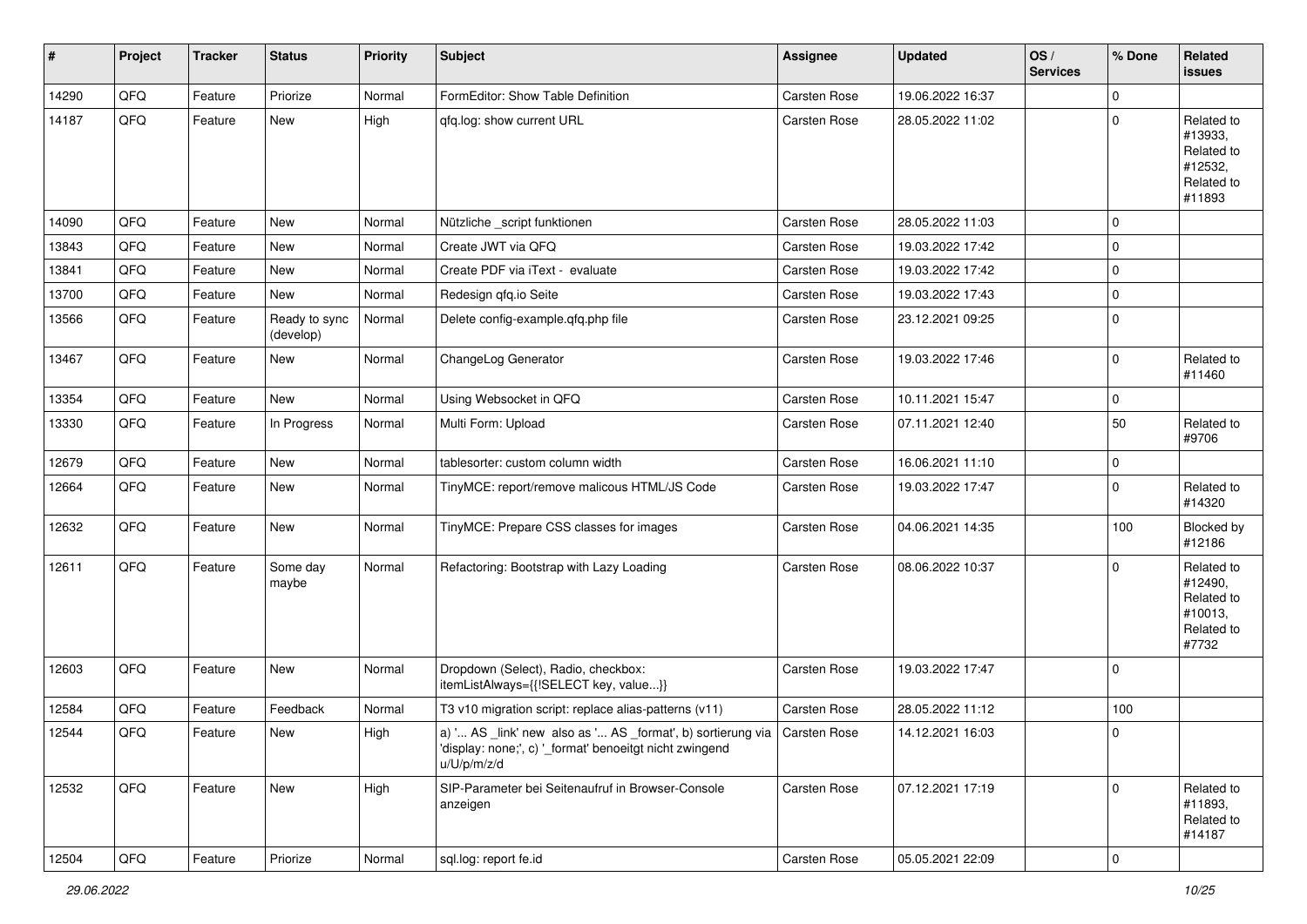| #     | Project | <b>Tracker</b> | <b>Status</b>     | <b>Priority</b> | <b>Subject</b>                                                                                                      | <b>Assignee</b>     | <b>Updated</b>   | OS/<br><b>Services</b> | % Done   | Related<br><b>issues</b>                                               |
|-------|---------|----------------|-------------------|-----------------|---------------------------------------------------------------------------------------------------------------------|---------------------|------------------|------------------------|----------|------------------------------------------------------------------------|
| 12503 | QFQ     | Feature        | Priorize          | Normal          | Detect dangerous UPDATE statement with missing WHERE                                                                | Carsten Rose        | 05.05.2021 22:09 |                        | $\Omega$ |                                                                        |
| 12480 | QFQ     | Feature        | New               | Normal          | If QFQ upgrade is running, block further request                                                                    | Carsten Rose        | 03.05.2021 20:45 |                        | $\Omega$ |                                                                        |
| 12477 | QFQ     | Feature        | New               | Normal          | Support for refactoring: Form, FormElement, diverse<br>Tabellen/Spalten, tt-content Records                         | Carsten Rose        | 03.05.2021 20:45 |                        | $\Omega$ |                                                                        |
| 12474 | QFQ     | Feature        | New               | Normal          | Check BaseConfigURL if it is given and the the last char is '/'                                                     | Carsten Rose        | 03.05.2021 20:45 |                        | $\Omega$ |                                                                        |
| 12465 | QFQ     | Feature        | New               | Normal          | QFQ Function: use in FE to fill StoreRecord                                                                         | Carsten Rose        | 05.05.2021 21:58 |                        | $\Omega$ |                                                                        |
| 12452 | QFQ     | Feature        | Priorize          | Normal          | BaseURL: alsways with '/' at the end                                                                                | Carsten Rose        | 19.06.2022 13:45 |                        | $\Omega$ | Related to<br>#10782                                                   |
| 12440 | QFQ     | Feature        | In Progress       | Normal          | Typo3 V10 upgrade (durchfuehren und testen)                                                                         | Carsten Rose        | 21.03.2022 09:53 |                        | 50       | Related to<br>#12357,<br>Related to<br>#12067.<br>Related to<br>#10661 |
| 12439 | QFQ     | Feature        | In Progress       | Normal          | TinyMCE Paste from Word & Character Count/Limit                                                                     | Carsten Rose        | 05.05.2021 22:15 |                        | $\Omega$ |                                                                        |
| 12413 | QFQ     | Feature        | New               | Normal          | STORE_TYPO3: enhance for {{be_users.email:T}},<br>{{fe users.email:T}}                                              | Carsten Rose        | 03.05.2021 20:45 |                        | $\Omega$ | Related to<br>#12412,<br>Related to<br>#10012                          |
| 12412 | QFQ     | Feature        | New               | Normal          | Action/Escape qualifier 'e' (empty), '0': if given, an empty<br>string (or '0') will be treated as 'not found'      | <b>Carsten Rose</b> | 08.05.2021 09:40 |                        | $\Omega$ | Related to<br>#12413,<br>Related to<br>#10012                          |
| 12400 | QFQ     | Feature        | <b>New</b>        | Normal          | Tutorial ist in QFQ Doku, Wird in der Suche gefunden, es<br>gibt aber kein Menupunkt - Inhalt ueberpruefen          | Carsten Rose        | 03.05.2021 20:45 |                        | $\Omega$ |                                                                        |
| 12337 | QFQ     | Feature        | Some day<br>maybe | Normal          | Database.php: better caching                                                                                        | Carsten Rose        | 16.09.2021 15:10 |                        | $\Omega$ |                                                                        |
| 12330 | QFQ     | Feature        | New               | Normal          | Copy to input field / text area / TinyMCE                                                                           | Carsten Rose        | 07.04.2021 09:01 |                        | $\Omega$ |                                                                        |
| 12315 | QFQ     | Feature        | Some day<br>maybe | Normal          | Form History (Diffs) / Backups                                                                                      | Carsten Rose        | 16.09.2021 15:10 |                        | $\Omega$ |                                                                        |
| 12269 | QFQ     | Feature        | New               | Normal          | 2FA - Login                                                                                                         | Carsten Rose        | 03.05.2021 20:45 |                        | $\Omega$ |                                                                        |
| 12186 | QFQ     | Feature        | New               | High            | TinyMCE Config für Objekte                                                                                          | Carsten Rose        | 07.12.2021 17:19 |                        | $\Omega$ | <b>Blocks</b><br>#12632                                                |
| 12163 | QFQ     | Feature        | New               | Normal          | Checkbox: table wrap                                                                                                | Carsten Rose        | 03.05.2021 20:51 |                        | 0        |                                                                        |
| 12162 | QFQ     | Feature        | New               | Normal          | FE.type=sendmail: personalized mailing (several mails) via<br>template                                              | Carsten Rose        | 03.05.2021 20:45 |                        | $\Omega$ |                                                                        |
| 12146 | QFQ     | Feature        | New               | Normal          | Autocron Job: Anzeigen wann der naechste Job ausgefuehrt   Carsten Rose<br>wird, resp das er nicht ausgefuehrt wird |                     | 15.03.2021 15:23 |                        | $\Omega$ |                                                                        |
| 12119 | QFQ     | Feature        | New               | Normal          | AS paged: error message missing if there ist no 'r' argument. Carsten Rose                                          |                     | 03.05.2021 20:51 |                        | 0        |                                                                        |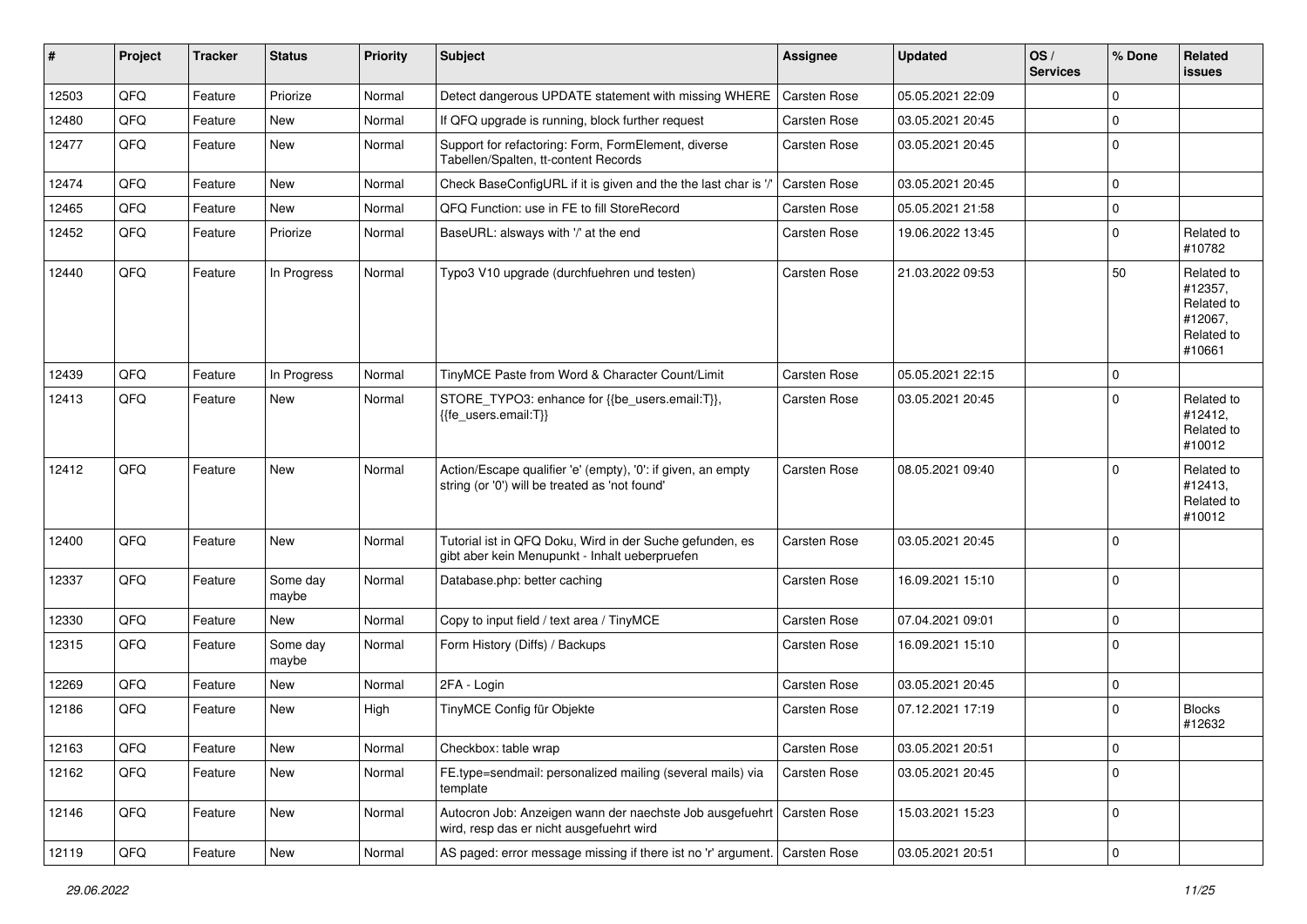| #     | Project | <b>Tracker</b> | <b>Status</b>     | <b>Priority</b> | <b>Subject</b>                                                                                       | <b>Assignee</b>                                        | <b>Updated</b>      | OS/<br><b>Services</b> | % Done      | Related<br>issues                             |                      |
|-------|---------|----------------|-------------------|-----------------|------------------------------------------------------------------------------------------------------|--------------------------------------------------------|---------------------|------------------------|-------------|-----------------------------------------------|----------------------|
| 12109 | QFQ     | Feature        | New               | Normal          | Donwload Link: Plain, SIP, Persistent Link, Peristent SIP -<br>new notation                          | <b>Carsten Rose</b>                                    | 03.05.2021 20:45    |                        | $\mathbf 0$ | Related to<br>#12085                          |                      |
| 12024 | QFQ     | Feature        | New               | Normal          | Excel Export: text columns by default decode<br>htmlspeciachar()                                     | <b>Carsten Rose</b>                                    | 17.02.2021 23:55    |                        | $\mathbf 0$ | Related to<br>#12022                          |                      |
| 12023 | QFQ     | Feature        | New               | Normal          | MySQL Stored Precdure: QDECODESPECIALCHAR()                                                          | <b>Carsten Rose</b>                                    | 16.02.2021 11:16    |                        | $\pmb{0}$   | Related to<br>#12022                          |                      |
| 11980 | QFQ     | Feature        | In Progress       | Normal          | protected verzeichnis MUSS geschützt werden                                                          | <b>Carsten Rose</b>                                    | 07.09.2021 13:30    |                        | $\mathbf 0$ |                                               |                      |
| 11955 | QFQ     | Feature        | New               | Normal          | subrecord: new title option to set <th> attributes - e.g. to<br/>customize tablesorter options.</th> | attributes - e.g. to<br>customize tablesorter options. | <b>Carsten Rose</b> | 03.05.2021 20:47       |             | $\mathbf 0$                                   | Related to<br>#11775 |
| 11893 | QFQ     | Feature        | New               | High            | Broken SIP: a) only report one time, b) only report in main<br>column                                | <b>Carsten Rose</b>                                    | 12.05.2021 12:13    |                        | $\mathbf 0$ | Related to<br>#12532,<br>Related to<br>#14187 |                      |
| 11775 | QFQ     | Feature        | <b>New</b>        | Normal          | Subrecord Tooltip pro Feld                                                                           | Carsten Rose                                           | 18.12.2020 15:22    |                        | $\mathbf 0$ | Related to<br>#11955                          |                      |
| 11747 | QFQ     | Feature        | New               | Normal          | Maintenance Page with Redirect                                                                       | Carsten Rose                                           | 03.05.2021 20:47    |                        | $\pmb{0}$   | Related to<br>#11741                          |                      |
| 11702 | QFQ     | Feature        | New               | Normal          | HTML Special Char makes no sense for 'allbut' if '&' is<br>forbidden                                 | <b>Carsten Rose</b>                                    | 07.12.2021 16:35    |                        | $\mathbf 0$ | Related to<br>#5112.<br>Related to<br>#14320  |                      |
| 11523 | QFQ     | Feature        | New               | Normal          | Mit dynamic Update erkennen, ob Upload gemacht wurde                                                 | Carsten Rose                                           | 13.11.2020 15:07    |                        | $\mathbf 0$ | Related to<br>#9533                           |                      |
| 11516 | QFQ     | Feature        | New               | Normal          | Multi Page Form (Previous/Next Buttons)                                                              | <b>Carsten Rose</b>                                    | 16.03.2021 17:52    |                        | $\mathbf 0$ |                                               |                      |
| 11504 | QFQ     | Feature        | New               | Normal          | Dynamic Update: Button text update for 'Save',' Close' &<br>'Delete'                                 | <b>Carsten Rose</b>                                    | 12.11.2020 23:44    |                        | $\mathbf 0$ |                                               |                      |
| 11460 | QFQ     | Feature        | New               | Normal          | Easier creation of changelog: gitchangelog                                                           | Carsten Rose                                           | 12.06.2021 10:20    |                        | $\mathbf 0$ | Related to<br>#13467                          |                      |
| 11323 | QFQ     | Feature        | Some day<br>maybe | Normal          | Report Frontend Editor Modal + Codemirror                                                            | Carsten Rose                                           | 16.09.2021 15:10    |                        | $\mathbf 0$ | Related to<br>#11036                          |                      |
| 11322 | QFQ     | Feature        | Some day<br>maybe | Normal          | Form Element JSON - (multiline parameter field)                                                      | Carsten Rose                                           | 16.09.2021 15:10    |                        | $\pmb{0}$   |                                               |                      |
| 11320 | QFQ     | Feature        | Priorize          | Normal          | Typo3 Version 10 support                                                                             | Carsten Rose                                           | 05.05.2021 22:09    |                        | $\mathbf 0$ |                                               |                      |
| 11217 | QFG     | Feature        | Some day<br>maybe | Normal          | <b>Extend Script Functionality</b>                                                                   | Carsten Rose                                           | 16.09.2021 15:10    |                        | 0           |                                               |                      |
| 11080 | QFQ     | Feature        | New               | Normal          | Send MQTT messages                                                                                   | Carsten Rose                                           | 29.08.2020 19:49    |                        | $\pmb{0}$   |                                               |                      |
| 11076 | QFQ     | Feature        | In Progress       | Normal          | SELECT  AS_websocket                                                                                 | Carsten Rose                                           | 30.08.2020 17:49    |                        | $\mathsf 0$ |                                               |                      |
| 11036 | QFQ     | Feature        | Some day<br>maybe | Normal          | inline report editor permissions                                                                     | Carsten Rose                                           | 16.09.2021 15:09    |                        | 0           | Related to<br>#11323                          |                      |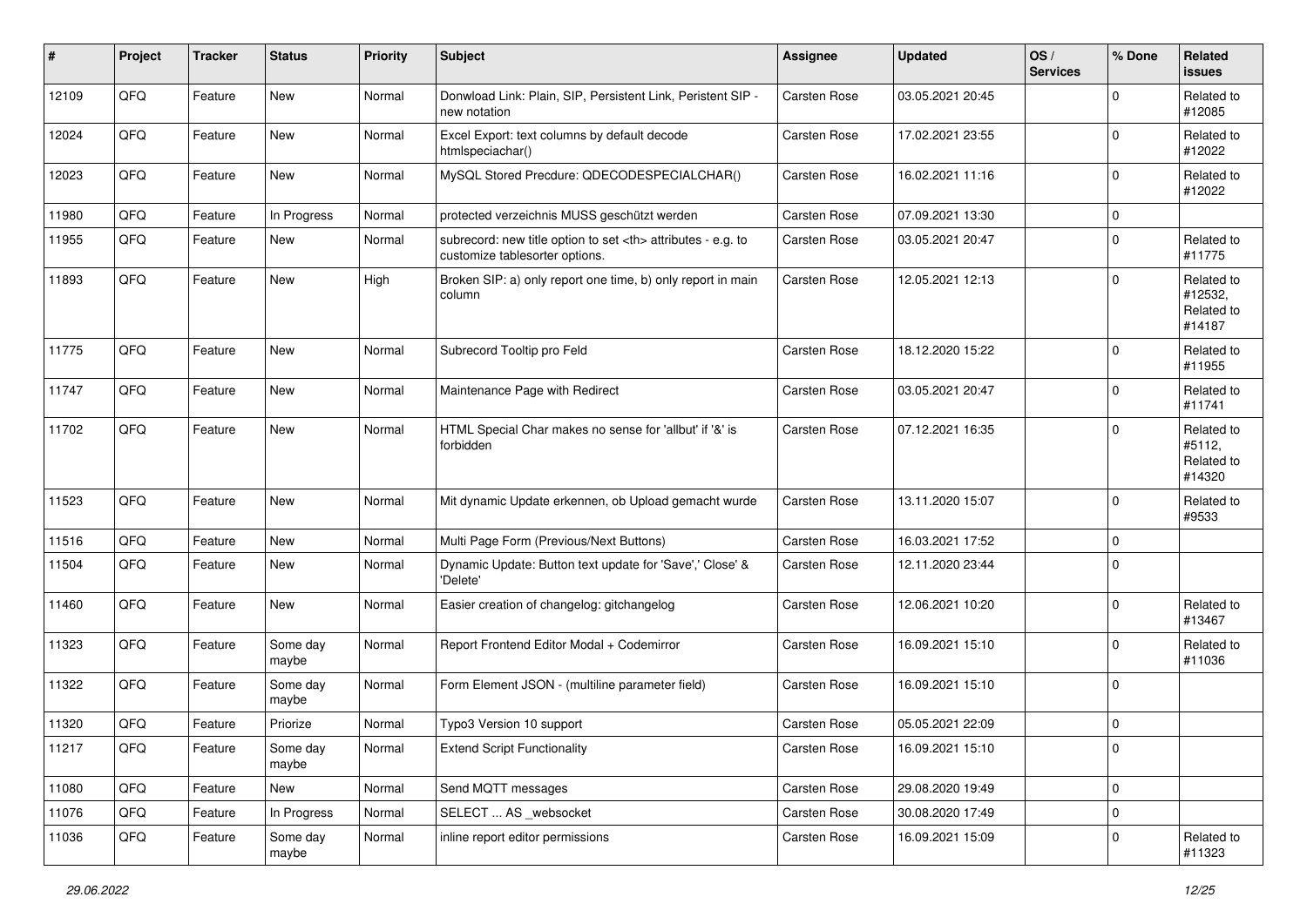| #     | Project | <b>Tracker</b> | <b>Status</b>     | <b>Priority</b> | <b>Subject</b>                                                                           | <b>Assignee</b>     | <b>Updated</b>   | OS/<br><b>Services</b> | % Done      | Related<br><b>issues</b>                                               |
|-------|---------|----------------|-------------------|-----------------|------------------------------------------------------------------------------------------|---------------------|------------------|------------------------|-------------|------------------------------------------------------------------------|
| 10996 | QFQ     | Feature        | New               | Normal          | Download video via sip: no seek                                                          | Carsten Rose        | 12.08.2020 14:18 |                        | $\mathbf 0$ |                                                                        |
| 10979 | QFQ     | Feature        | <b>New</b>        | Normal          | Ajax Calls an API - dataReport                                                           | Carsten Rose        | 11.05.2022 12:15 |                        | $\mathbf 0$ |                                                                        |
| 10976 | QFQ     | Feature        | New               | Normal          | Excel Export Verbesserungen                                                              | Carsten Rose        | 06.08.2020 10:56 |                        | $\pmb{0}$   |                                                                        |
| 10819 | QFQ     | Feature        | New               | Normal          | Persistent SIP - second try                                                              | Carsten Rose        | 29.06.2020 23:02 |                        | $\mathbf 0$ | Related to<br>#6261                                                    |
| 10793 | QFQ     | Feature        | In Progress       | Normal          | Update NPM Packages                                                                      | Carsten Rose        | 07.09.2021 13:25 |                        | $30\,$      |                                                                        |
| 10745 | QFQ     | Feature        | Some day<br>maybe | Normal          | <b>Tablesorter Excel Export</b>                                                          | Carsten Rose        | 16.09.2021 15:09 |                        | $\mathbf 0$ |                                                                        |
| 10716 | QFQ     | Feature        | Some day<br>maybe | Normal          | Business Logic mit Externen Skripten                                                     | Carsten Rose        | 16.09.2021 15:10 |                        | $\mathbf 0$ | Related to<br>#10713,<br>Related to<br>#8217                           |
| 10714 | QFQ     | Feature        | <b>New</b>        | Normal          | multi Table Form                                                                         | Carsten Rose        | 16.03.2021 18:44 |                        | $\mathbf 0$ |                                                                        |
| 10593 | QFQ     | Feature        | New               | Normal          | label2: text behind input element                                                        | Carsten Rose        | 16.05.2020 10:57 |                        | $\mathbf 0$ |                                                                        |
| 10443 | QFQ     | Feature        | In Progress       | Normal          | Konzept api / live                                                                       | Carsten Rose        | 07.05.2020 09:39 |                        | $\mathbf 0$ |                                                                        |
| 10119 | QFQ     | Feature        | New               | Normal          | Dropdown (selectlist) & Type Ahead: format and catagorize<br>list                        | Carsten Rose        | 07.05.2020 09:36 |                        | $\mathbf 0$ |                                                                        |
| 10116 | QFQ     | Feature        | Some day<br>maybe | Normal          | TypeAhead: Tag - show inside 'input' element                                             | Carsten Rose        | 16.09.2021 15:09 |                        | $\mathbf 0$ |                                                                        |
| 10115 | QFQ     | Feature        | New               | Normal          | TypeAhead: static list                                                                   | Carsten Rose        | 26.02.2020 16:42 |                        | 100         |                                                                        |
| 10095 | QFQ     | Feature        | Some day<br>maybe | Normal          | Generic Gitlab Integration into QFQ                                                      | Carsten Rose        | 16.09.2021 15:10 |                        | $\Omega$    |                                                                        |
| 10080 | QFQ     | Feature        | New               | Normal          | Popup on 'save' / 'close': configure dialog (answer<br>yes/no/cancle/)                   | Carsten Rose        | 28.03.2021 20:52 |                        | $\mathbf 0$ | Is duplicate<br>of #12262                                              |
| 10015 | QFQ     | Feature        | Priorize          | Normal          | Monospace in Textarea                                                                    | Carsten Rose        | 03.02.2020 13:40 |                        | $\pmb{0}$   |                                                                        |
| 10014 | QFQ     | Feature        | New               | Normal          | Manual.rst: describe behaviour and process order of<br>fillStoreVar, slaveId, sqlBefore, | Carsten Rose        | 01.02.2020 22:31 |                        | $\mathbf 0$ |                                                                        |
| 10013 | QFQ     | Feature        | Some day<br>maybe | Normal          | FE.typ=editor: CodeMirror                                                                | <b>Carsten Rose</b> | 08.06.2022 10:37 |                        | $\Omega$    | Related to<br>#12611,<br>Related to<br>#12490,<br>Related to<br>#7732  |
| 10012 | QFQ     | Feature        | Priorize          | Normal          | redirectAllMailTo: {{beEmail:T}}                                                         | Carsten Rose        | 08.05.2021 09:54 |                        | $\Omega$    | Related to<br>#12412,<br>Related to<br>#12413,<br>Related to<br>#10011 |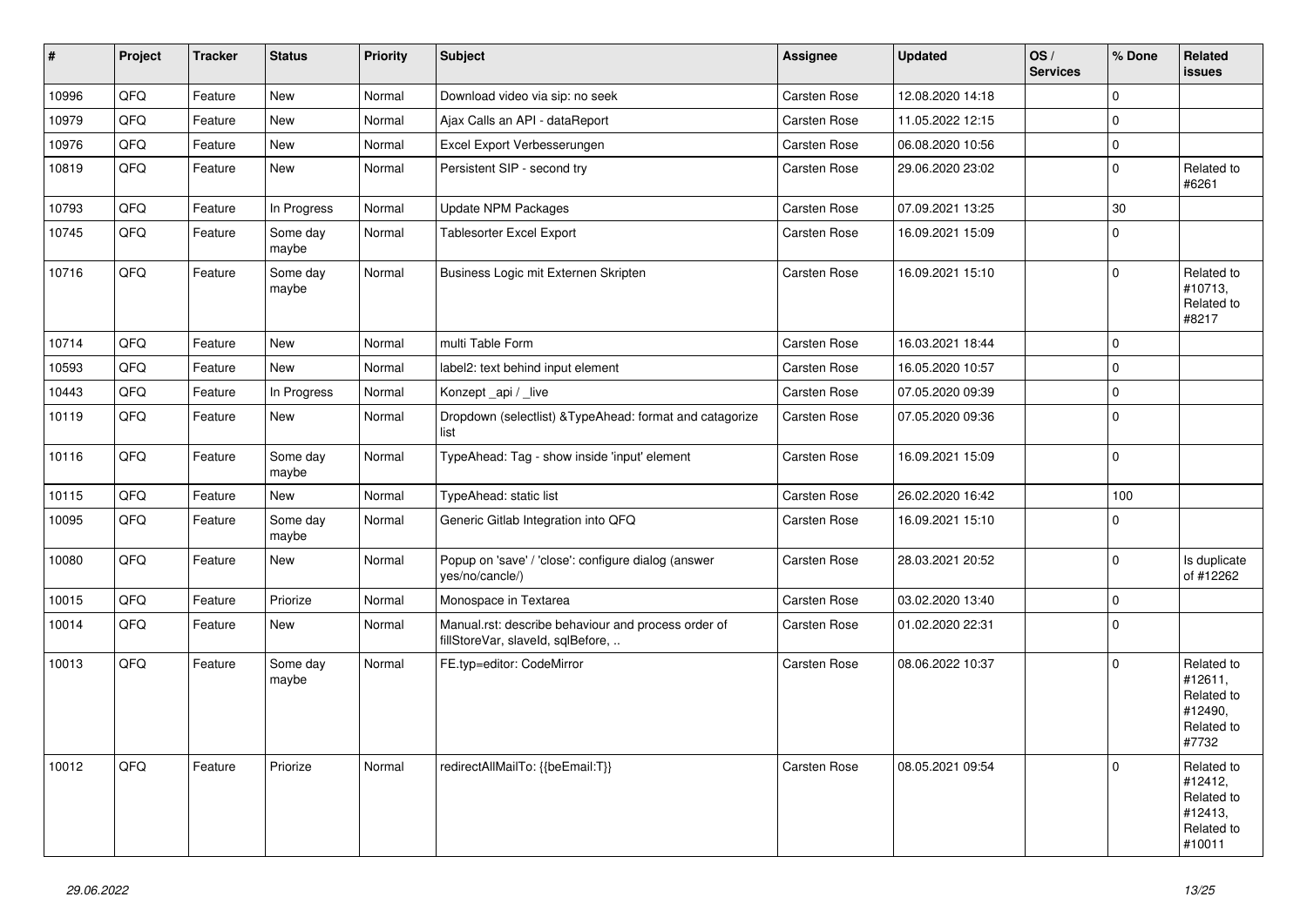| #     | Project | <b>Tracker</b> | <b>Status</b>     | <b>Priority</b> | Subject                                                                                                                               | <b>Assignee</b>     | <b>Updated</b>   | OS/<br><b>Services</b> | % Done      | Related<br><b>issues</b>                                             |
|-------|---------|----------------|-------------------|-----------------|---------------------------------------------------------------------------------------------------------------------------------------|---------------------|------------------|------------------------|-------------|----------------------------------------------------------------------|
| 10011 | QFQ     | Feature        | Priorize          | Normal          | Offer new STORE TYPO3 Variable 'beUser', 'beEmail'                                                                                    | <b>Carsten Rose</b> | 08.05.2021 09:51 |                        | $\Omega$    | Related to<br>#10012,<br>Related to<br>#12511                        |
| 10005 | QFQ     | Feature        | Priorize          | Normal          | Report / special column name:  AS _calendar                                                                                           | Carsten Rose        | 03.06.2020 17:28 |                        | $\mathbf 0$ |                                                                      |
| 9983  | QFQ     | Feature        | New               | Normal          | Report Notation: new keyword 'range'                                                                                                  | <b>Carsten Rose</b> | 01.02.2020 15:55 |                        | $\Omega$    |                                                                      |
| 9968  | QFQ     | Feature        | Priorize          | Normal          | Tooltip in Links for Developer                                                                                                        | Carsten Rose        | 01.02.2020 23:17 |                        | 0           |                                                                      |
| 9928  | QFQ     | Feature        | Priorize          | Normal          | SpecialColumnName: a) Deprecated: ' AS "_+tag " ', b)<br>New: ' AS "_ <tag1><tag2>"</tag2></tag1>                                     | Carsten Rose        | 01.02.2020 23:17 |                        | $\Omega$    | Related to<br>#9929                                                  |
| 9927  | QFQ     | Feature        | <b>New</b>        | Normal          | QFQ Update: a) Update nur machen wenn BE User<br>eingeloggt ist., b) Bei Fehler genaue Meldung welcher<br>Updateschritt Probleme hat. | Carsten Rose        | 22.01.2020 12:59 |                        | $\mathbf 0$ |                                                                      |
| 9900  | QFQ     | Feature        | Priorize          | Normal          | Generic API Call: tt-content record >> JSON                                                                                           | Carsten Rose        | 01.02.2020 10:13 |                        | $\mathbf 0$ |                                                                      |
| 9811  | QFQ     | Feature        | New               | Normal          | Report: tag every n'th row                                                                                                            | Carsten Rose        | 01.02.2020 23:22 |                        | $\Omega$    |                                                                      |
| 9781  | QFQ     | Feature        | <b>New</b>        | Normal          | Button: CSS class to make buttons smaller                                                                                             | Carsten Rose        | 01.02.2020 23:22 |                        | $\mathbf 0$ |                                                                      |
| 9777  | QFQ     | Feature        | New               | Normal          | Logging QFQ Variables                                                                                                                 | Carsten Rose        | 16.12.2019 17:17 |                        | $\mathbf 0$ |                                                                      |
| 9707  | QFQ     | Feature        | New               | Normal          | SIP security: encode pageld and check pageld on decode                                                                                | <b>Carsten Rose</b> | 01.02.2020 23:22 |                        | $\mathbf 0$ |                                                                      |
| 9706  | QFQ     | Feature        | New               | Normal          | Multi File Upload (hidden template group)                                                                                             | Carsten Rose        | 01.02.2020 23:22 |                        | $\Omega$    | Related to<br>#7521,<br>Related to<br>#5562,<br>Related to<br>#13330 |
| 9704  | QFQ     | Feature        | Some day<br>maybe | Normal          | Thumbnails Generieren beim Splitten von PDF Files                                                                                     | <b>Carsten Rose</b> | 11.12.2019 16:01 |                        | $\Omega$    |                                                                      |
| 9668  | QFQ     | Feature        | Priorize          | Normal          | Form.mode: rename 'hidden' to 'hide'                                                                                                  | <b>Carsten Rose</b> | 05.05.2021 22:14 |                        | $\Omega$    | Related to<br>#6437                                                  |
| 9602  | QFQ     | Feature        | New               | Normal          | Form definition as JSON                                                                                                               | Carsten Rose        | 01.02.2020 23:21 |                        | $\mathbf 0$ | Related to<br>#9600                                                  |
| 9579  | QFQ     | Feature        | Some day<br>maybe | Normal          | Multiform with Process Row                                                                                                            | Carsten Rose        | 11.12.2019 16:01 |                        | $\Omega$    |                                                                      |
| 9537  | QFQ     | Feature        | New               | Normal          | FormEditor: Edit fieldset in FrontEnd                                                                                                 | Carsten Rose        | 01.02.2020 23:22 |                        | $\mathbf 0$ |                                                                      |
| 9517  | QFQ     | Feature        | In Progress       | High            | Input multiple tags with typeahead                                                                                                    | Carsten Rose        | 03.05.2021 21:14 |                        | 40          | Related to<br>#10150                                                 |
| 9394  | QFQ     | Feature        | Priorize          | Normal          | REST: allow for non numerical ids in get requests                                                                                     | Carsten Rose        | 05.05.2021 22:10 |                        | $\mathbf 0$ |                                                                      |
| 9352  | QFQ     | Feature        | New               | Normal          | FE 'Native' fire slaveld, sqlAfter, sqlIns                                                                                            | Carsten Rose        | 01.02.2020 23:22 |                        | $\pmb{0}$   |                                                                      |
| 9348  | QFQ     | Feature        | New               | Normal          | defaultThumbnailSize: pre render thumbnails                                                                                           | Carsten Rose        | 12.06.2021 09:05 |                        | 0           |                                                                      |
| 9346  | QFQ     | Feature        | Priorize          | Normal          | beforeSave: check if an upload is given                                                                                               | Carsten Rose        | 11.06.2021 21:18 |                        | $\pmb{0}$   |                                                                      |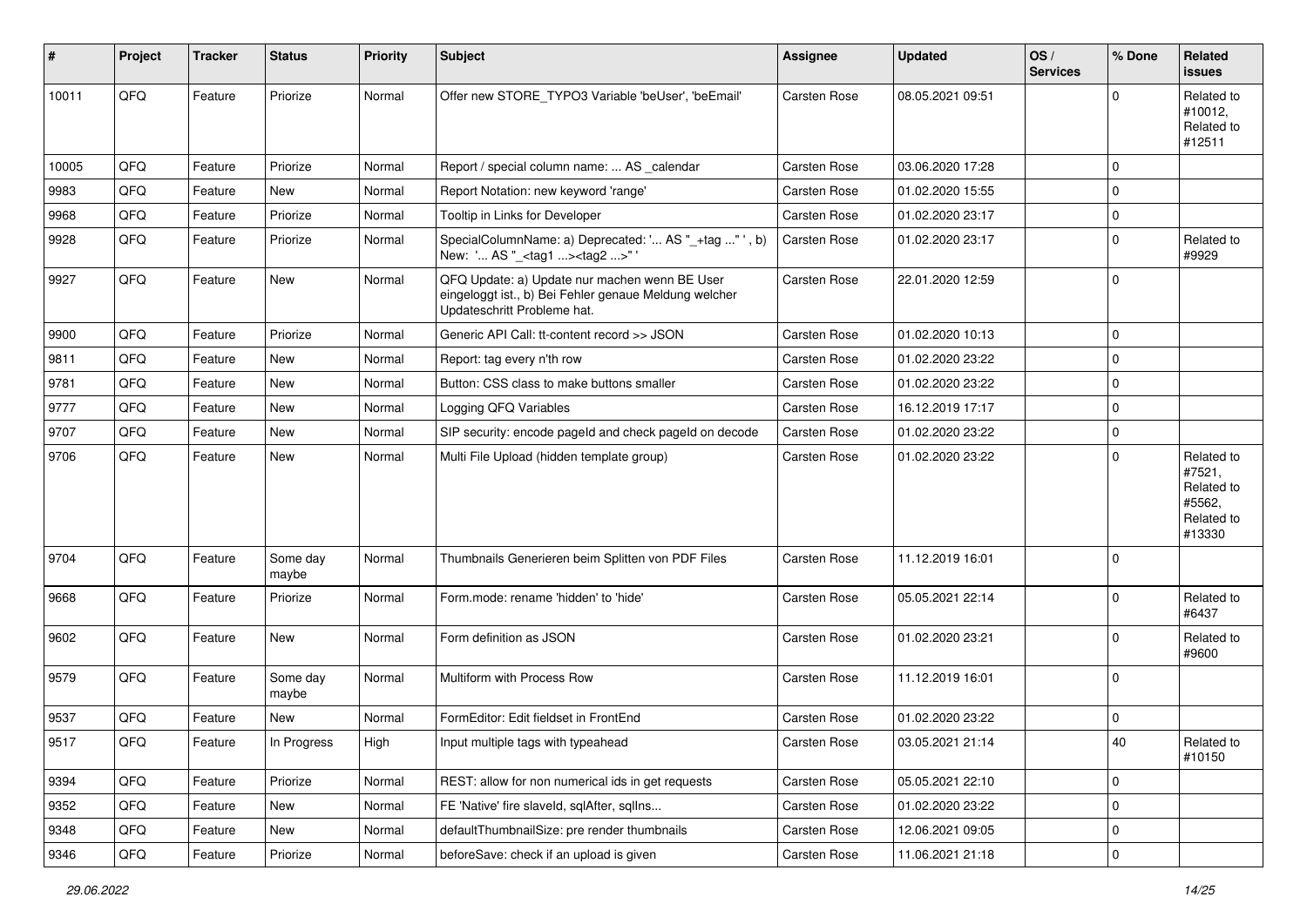| ∦    | Project | <b>Tracker</b> | <b>Status</b>     | <b>Priority</b> | <b>Subject</b>                                                                                         | <b>Assignee</b>     | <b>Updated</b>   | OS/<br><b>Services</b> | % Done      | Related<br><b>issues</b> |
|------|---------|----------------|-------------------|-----------------|--------------------------------------------------------------------------------------------------------|---------------------|------------------|------------------------|-------------|--------------------------|
| 9221 | QFQ     | Feature        | <b>New</b>        | Normal          | typeAhead: Zeichenlimite ausschalten                                                                   | <b>Carsten Rose</b> | 08.05.2021 17:06 |                        | $\mathbf 0$ |                          |
| 9208 | QFQ     | Feature        | New               | Normal          | Manage 'recent' records                                                                                | Carsten Rose        | 01.02.2020 23:22 |                        | $\mathbf 0$ |                          |
| 9136 | QFQ     | Feature        | New               | Normal          | Create ZIP files with dynamic PDFs                                                                     | Carsten Rose        | 01.02.2020 23:22 |                        | $\mathbf 0$ |                          |
| 9129 | QFQ     | Feature        | <b>New</b>        | Normal          | sqlValidate: Message as notification, not as error                                                     | <b>Carsten Rose</b> | 01.02.2020 23:22 |                        | $\mathbf 0$ | Related to<br>#9128      |
| 9128 | QFQ     | Feature        | <b>New</b>        | Normal          | Error Message: not replaced variables- a) replace back to<br>'{{', b) underline                        | <b>Carsten Rose</b> | 01.02.2020 23:22 |                        | $\Omega$    | Related to<br>#9129      |
| 8975 | QFQ     | Feature        | New               | Normal          | Report Notation: 2.0                                                                                   | Carsten Rose        | 01.02.2020 23:22 |                        | $\Omega$    | Related to<br>#8963      |
| 8963 | QFQ     | Feature        | Priorize          | Normal          | Setting values in a store: flexible way                                                                | Carsten Rose        | 05.05.2021 22:10 |                        | $\mathbf 0$ | Related to<br>#8975      |
| 8962 | QFQ     | Feature        | <b>New</b>        | High            | allow for form fields with identical names                                                             | Carsten Rose        | 03.05.2021 21:14 |                        | $\mathbf 0$ |                          |
| 8894 | QFQ     | Feature        | Some day<br>maybe | Normal          | Documentation Tags Usable in QFQ Application                                                           | Carsten Rose        | 11.12.2019 16:01 |                        | $\Omega$    |                          |
| 8892 | QFQ     | Feature        | Some day<br>maybe | Normal          | Display and Edit SQL Comments in Form Editor                                                           | Carsten Rose        | 11.12.2019 16:01 |                        | $\mathbf 0$ |                          |
| 8806 | QFQ     | Feature        | <b>New</b>        | Normal          | SQL Function nl2br                                                                                     | Carsten Rose        | 01.02.2020 23:22 |                        | $\mathbf 0$ |                          |
| 8719 | QFQ     | Feature        | New               | Normal          | extraButtonLock: add support for 0/1                                                                   | Carsten Rose        | 01.02.2020 23:22 |                        | $\pmb{0}$   |                          |
| 8702 | QFQ     | Feature        | New               | Normal          | Load Record which is locked: missing user info                                                         | <b>Carsten Rose</b> | 11.12.2019 16:16 |                        | $\mathbf 0$ | Related to<br>#9789      |
| 8586 | QFQ     | Feature        | Some day<br>maybe | Normal          | QFQ: Enhance Error message for 'record not found'                                                      | Carsten Rose        | 16.09.2021 15:10 |                        | $\mathbf 0$ |                          |
| 8585 | QFQ     | Feature        | Priorize          | Normal          | Enhance Error message for 'unknown form'                                                               | <b>Carsten Rose</b> | 01.02.2020 10:13 |                        | $\mathbf 0$ |                          |
| 8584 | QFQ     | Feature        | Priorize          | Normal          | FE 'Action' - never assign to Container (except Template<br>Group)                                     | Carsten Rose        | 01.02.2020 10:13 |                        | $\Omega$    |                          |
| 8520 | QFQ     | Feature        | Some day<br>maybe | Normal          | Bring QFQ to Composer                                                                                  | Carsten Rose        | 16.09.2021 15:10 |                        | $\Omega$    |                          |
| 8336 | QFQ     | Feature        | New               | Normal          | Form > modified > Close New: a) Optional disable popup, b)<br>custom text, c) mode on save: close stay | <b>Carsten Rose</b> | 01.02.2020 23:22 |                        | $\Omega$    | Related to<br>#8335      |
| 8277 | QFQ     | Feature        | Priorize          | Normal          | fe.parameter.default=                                                                                  | Carsten Rose        | 01.02.2020 23:17 |                        | $\Omega$    | Related to<br>#8113      |
| 8217 | QFQ     | Feature        | New               | Normal          | if-elseif-else construct                                                                               | Carsten Rose        | 16.03.2021 18:41 |                        | 0           | Related to<br>#10716     |
| 8204 | QFQ     | Feature        | Priorize          | High            | Position 'required mark'                                                                               | Carsten Rose        | 16.06.2021 13:44 |                        | $\mathbf 0$ |                          |
| 8187 | QFQ     | Feature        | New               | Normal          | Subrecord: enable/hide new button - make new/edit/delete<br>customizeable.                             | Carsten Rose        | 06.03.2021 18:44 |                        | $\mathbf 0$ | Related to<br>#11326     |
| 8101 | QFG     | Feature        | Some day<br>maybe | Normal          | Password hash: support further hashing methods                                                         | Carsten Rose        | 16.09.2021 15:10 |                        | $\mathbf 0$ |                          |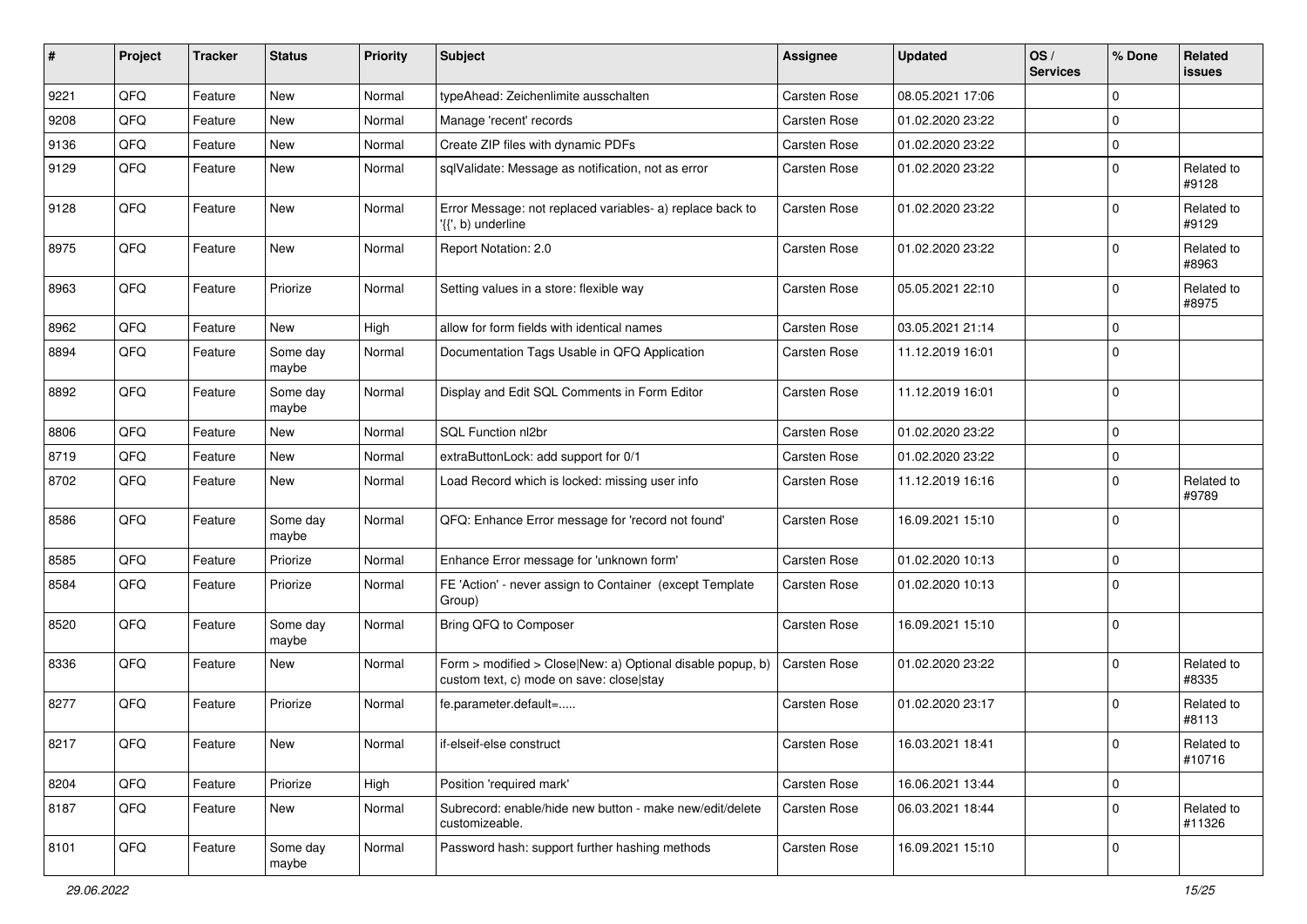| #    | Project | <b>Tracker</b> | <b>Status</b>     | <b>Priority</b> | <b>Subject</b>                                                          | <b>Assignee</b>     | <b>Updated</b>   | OS/<br><b>Services</b> | % Done      | Related<br><b>issues</b>                        |
|------|---------|----------------|-------------------|-----------------|-------------------------------------------------------------------------|---------------------|------------------|------------------------|-------------|-------------------------------------------------|
| 8089 | QFQ     | Feature        | <b>New</b>        | Normal          | Copy/Paste for FormElements                                             | <b>Carsten Rose</b> | 01.02.2020 23:22 |                        | $\Omega$    |                                                 |
| 8082 | QFQ     | Feature        | Priorize          | High            | Contact form without saving record                                      | Carsten Rose        | 07.12.2021 15:20 |                        | $\Omega$    | Related to<br>#8587,<br><b>Blocks</b><br>#11850 |
| 8044 | QFQ     | Feature        | Priorize          | Normal          | Transaction: a) Form, b) Report                                         | <b>Carsten Rose</b> | 05.05.2021 22:14 |                        | $\mathbf 0$ | Related to<br>#8043                             |
| 8034 | QFQ     | Feature        | Priorize          | Normal          | FormElement 'data': 22.22.2222 should not be accepted                   | <b>Carsten Rose</b> | 01.02.2020 10:13 |                        | $\mathbf 0$ |                                                 |
| 7924 | QFQ     | Feature        | New               | Normal          | Radio/Checkbox with Tooltip                                             | Carsten Rose        | 01.02.2020 23:22 |                        | $\mathbf 0$ |                                                 |
| 7920 | QFQ     | Feature        | New               | Normal          | FE: Syntax Highlight, Zeinlenumbruch                                    | Carsten Rose        | 01.02.2020 10:03 |                        | $\mathbf 0$ |                                                 |
| 7850 | QFQ     | Feature        | <b>New</b>        | High            | Upload records: non 'pathFileName' column                               | Carsten Rose        | 03.05.2021 21:14 |                        | $\mathbf 0$ |                                                 |
| 7812 | QFQ     | Feature        | <b>New</b>        | Normal          | FE 'Subrecord' - new option 'subrecordShowFilter',<br>'subrecordPaging' | Carsten Rose        | 01.02.2020 23:22 |                        | $\Omega$    |                                                 |
| 7683 | QFQ     | Feature        | <b>New</b>        | Normal          | Special column names in '{{ SELECT  AS _link }}' should<br>be detected  | Carsten Rose        | 01.02.2020 23:21 |                        | $\mathbf 0$ |                                                 |
| 7681 | QFQ     | Feature        | New               | Normal          | Optional switch off 'check for modified record'                         | Carsten Rose        | 01.02.2020 23:21 |                        | $\mathbf 0$ |                                                 |
| 7660 | QFQ     | Feature        | <b>New</b>        | Normal          | IMAP: import mails to DB, move / delete mails                           | Carsten Rose        | 01.02.2020 09:52 |                        | $\mathbf 0$ |                                                 |
| 7630 | QFQ     | Feature        | Priorize          | Normal          | detailed error message for simple upload                                | Carsten Rose        | 01.02.2020 10:13 |                        | $\mathbf 0$ |                                                 |
| 7522 | QFQ     | Feature        | Priorize          | Normal          | Inserting default index.html to folder (Avoid Apache<br>Indexing)       | Carsten Rose        | 01.02.2020 10:13 |                        | $\Omega$    |                                                 |
| 7521 | QFQ     | Feature        | New               | Normal          | TemplateGroup: fe.type=upload                                           | Carsten Rose        | 01.02.2020 23:21 |                        | $\mathbf 0$ | Related to<br>#9706                             |
| 7520 | QFQ     | Feature        | <b>New</b>        | Normal          | QR Code:  AS _qr ( AS _link)                                            | Carsten Rose        | 01.02.2020 23:22 |                        | $\mathbf 0$ |                                                 |
| 7519 | QFQ     | Feature        | New               | Normal          | Select: Multi                                                           | Carsten Rose        | 01.02.2020 23:22 |                        | $\mathbf 0$ |                                                 |
| 7481 | QFQ     | Feature        | <b>New</b>        | Normal          | Detect 'BaseUrl' automatically                                          | Carsten Rose        | 01.02.2020 23:21 |                        | $\mathbf 0$ |                                                 |
| 7480 | QFQ     | Feature        | New               | Normal          | Record History (Undo / Redo)                                            | Carsten Rose        | 11.12.2019 16:16 |                        | $\mathbf 0$ | Related to<br>#2361                             |
| 7453 | QFQ     | Feature        | Some day<br>maybe | Normal          | import / export forms QFQ                                               | Carsten Rose        | 16.09.2021 15:10 |                        | $\Omega$    |                                                 |
| 7452 | QFQ     | Feature        | Some day<br>maybe | Normal          | automate deployment new QFQ version                                     | Carsten Rose        | 16.09.2021 15:10 |                        | $\mathbf 0$ |                                                 |
| 7342 | QFQ     | Feature        | New               | Normal          | add content $=$ hide this                                               | Carsten Rose        | 01.02.2020 23:21 |                        | $\mathsf 0$ |                                                 |
| 7336 | QFQ     | Feature        | Some day<br>maybe | Normal          | PDF Upload: disallow PDFs with specific Meta information                | Carsten Rose        | 11.12.2019 16:01 |                        | $\pmb{0}$   |                                                 |
| 7290 | QFQ     | Feature        | Priorize          | Normal          | FormEditor: title as textarea if LEN(title)>60                          | Carsten Rose        | 01.02.2020 10:13 |                        | $\mathbf 0$ | Blocked by<br>#7682                             |
| 7280 | QFQ     | Feature        | New               | Normal          | recently used table                                                     | Carsten Rose        | 01.02.2020 23:21 |                        | $\pmb{0}$   |                                                 |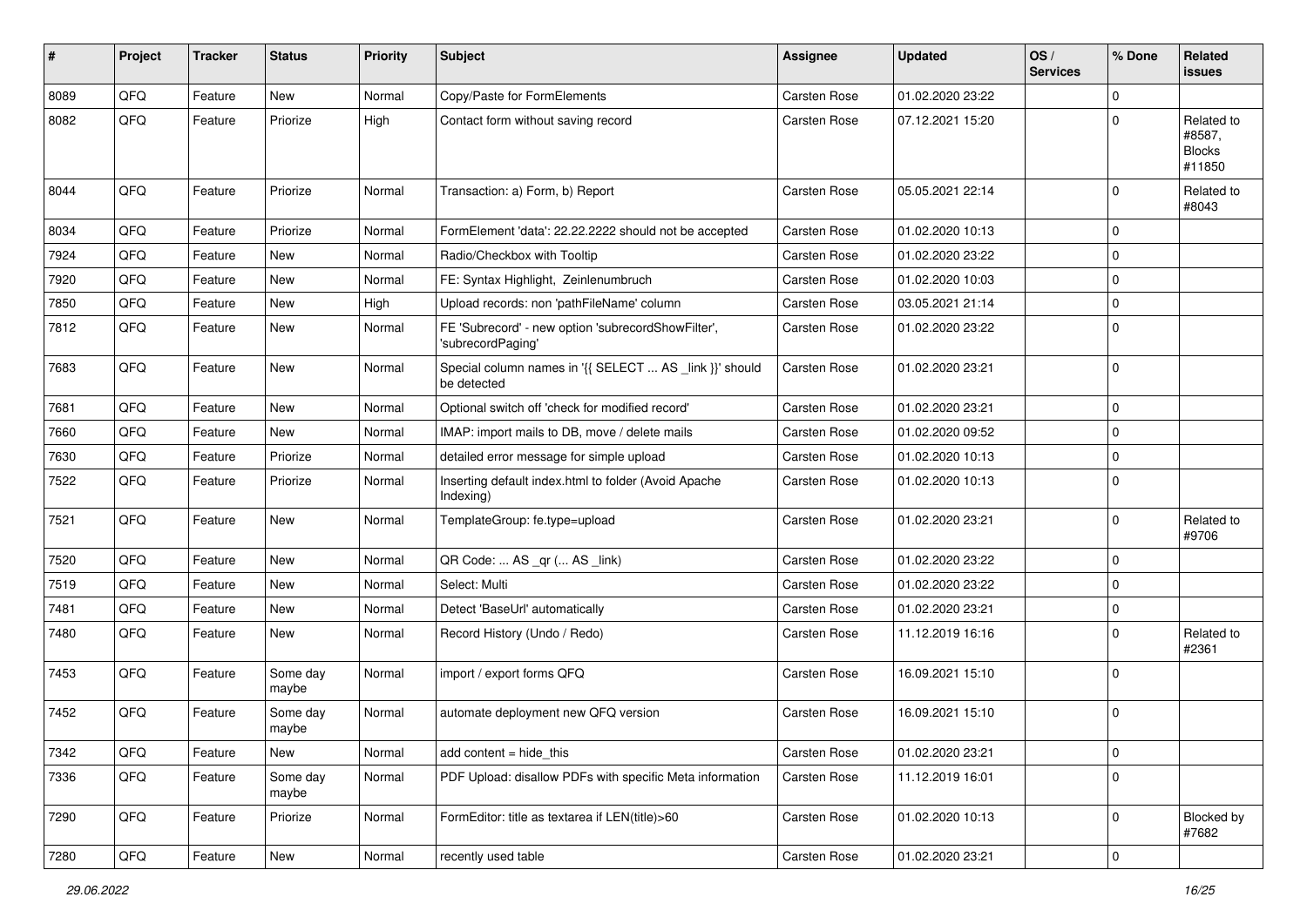| $\sharp$ | Project | <b>Tracker</b> | <b>Status</b>     | <b>Priority</b> | <b>Subject</b>                                                                                                             | Assignee     | <b>Updated</b>   | OS/<br><b>Services</b> | % Done      | Related<br><b>issues</b>                    |
|----------|---------|----------------|-------------------|-----------------|----------------------------------------------------------------------------------------------------------------------------|--------------|------------------|------------------------|-------------|---------------------------------------------|
| 7239     | QFQ     | Feature        | <b>New</b>        | Normal          | TinyMCE: html tag whitelist                                                                                                | Carsten Rose | 01.02.2020 23:21 |                        | $\mathbf 0$ | Related to<br>#14320                        |
| 7217     | QFQ     | Feature        | Priorize          | Normal          | Download: notice User if `_sip=?` is missing                                                                               | Carsten Rose | 01.02.2020 10:13 |                        | $\pmb{0}$   |                                             |
| 7175     | QFQ     | Feature        | <b>New</b>        | Normal          | Upload: md5 hash as filename                                                                                               | Carsten Rose | 01.02.2020 23:21 |                        | $\mathbf 0$ |                                             |
| 7119     | QFQ     | Feature        | New               | Normal          | Upload: scaleDownWidth, scaleDownHeight                                                                                    | Carsten Rose | 01.02.2020 23:21 |                        | $\pmb{0}$   |                                             |
| 7109     | QFQ     | Feature        | New               | Normal          | Dynamic Updates: row/element hide                                                                                          | Carsten Rose | 01.02.2020 23:22 |                        | $\Omega$    | Has<br>duplicate<br>#4081                   |
| 7107     | QFQ     | Feature        | Some day<br>maybe | Normal          | Showcase Registration Tool: Anmeldung / Administration :<br>Liste Anmeldungen / Emaileinaldung                             | Carsten Rose | 11.12.2019 16:01 |                        | 0           |                                             |
| 7102     | QFQ     | Feature        | New               | Normal          | Comment sign in report: '#' and '--'                                                                                       | Carsten Rose | 01.02.2020 23:21 |                        | $\pmb{0}$   |                                             |
| 7099     | QFQ     | Feature        | <b>New</b>        | Normal          | Redesign FormEditor                                                                                                        | Carsten Rose | 01.02.2020 23:21 |                        | $\mathbf 0$ |                                             |
| 6998     | QFQ     | Feature        | Priorize          | Normal          | Form: with debug=on show column information as tooltip of<br>column label                                                  | Carsten Rose | 01.02.2020 10:13 |                        | 0           |                                             |
| 6855     | QFQ     | Feature        | New               | Normal          | With {{feUser:U}}!={{feUser:T}}: Save / Delete: only possible<br>with {{feUserSave:U}}='yes' and '{{feUserDelete:U}}='yes' | Carsten Rose | 01.02.2020 23:21 |                        | $\pmb{0}$   |                                             |
| 6765     | QFQ     | Feature        | <b>New</b>        | Normal          | Moeglichkeit via QFQ eigene Logs zu schreiben                                                                              | Carsten Rose | 01.02.2020 23:21 |                        | $\pmb{0}$   |                                             |
| 6723     | QFQ     | Feature        | New               | Normal          | Report QFQ Installation and Version                                                                                        | Carsten Rose | 12.06.2021 09:07 |                        | $\pmb{0}$   |                                             |
| 6715     | QFQ     | Feature        | Some day<br>maybe | Normal          | Code-Refactoring: dbArray vereinheitlichen                                                                                 | Carsten Rose | 11.12.2019 16:02 |                        | $\mathbf 0$ |                                             |
| 6609     | QFQ     | Feature        | New               | Normal          | Formlet: JSON API erweitern                                                                                                | Carsten Rose | 01.02.2020 23:21 |                        | 50          |                                             |
| 6602     | QFQ     | Feature        | New               | Normal          | Formlet: in Report auf Mausklick ein mini-form oeffnen                                                                     | Carsten Rose | 11.12.2019 16:16 |                        | $\pmb{0}$   |                                             |
| 6594     | QFQ     | Feature        | New               | Normal          | Excel: on download, check if there is a valid sip                                                                          | Carsten Rose | 01.02.2020 23:21 |                        | $\pmb{0}$   |                                             |
| 6437     | QFQ     | Feature        | New               | Normal          | Neuer Mode Button bei FormElementen                                                                                        | Carsten Rose | 01.02.2020 23:21 |                        | $\mathbf 0$ | Related to<br>#9668.<br>Blocked by<br>#9678 |
| 6292     | QFQ     | Feature        | New               | Normal          | Download: File speichern mit Hash aber original Filename in   Carsten Rose<br>der Datenbank vermerken fuer Downloads       |              | 01.02.2020 23:21 |                        | $\mathbf 0$ |                                             |
| 6289     | QFQ     | Feature        | New               | Normal          | Form: Log                                                                                                                  | Carsten Rose | 01.02.2020 23:21 |                        | $\pmb{0}$   |                                             |
| 6261     | QFQ     | Feature        | New               | Normal          | Persistent SIP                                                                                                             | Carsten Rose | 12.06.2021 09:07 |                        | $\mathbf 0$ | Related to<br>#10819                        |
| 6250     | QFQ     | Feature        | In Progress       | Normal          | Enhance layout: a) Subrecord, b) Subrecord-Title                                                                           | Carsten Rose | 01.02.2020 23:22 |                        | $\pmb{0}$   | Related to<br>#5391                         |
| 5983     | QFQ     | Feature        | Some day<br>maybe | Normal          | Form Submit (save & update): normalize date/-time FE                                                                       | Carsten Rose | 01.02.2020 23:19 |                        | $\pmb{0}$   |                                             |
| 5942     | QFQ     | Feature        | Priorize          | Normal          | 'L' and 'type': append to links, generate via '_link' by using<br>'u:' .                                                   | Carsten Rose | 01.02.2020 10:13 |                        | $\pmb{0}$   |                                             |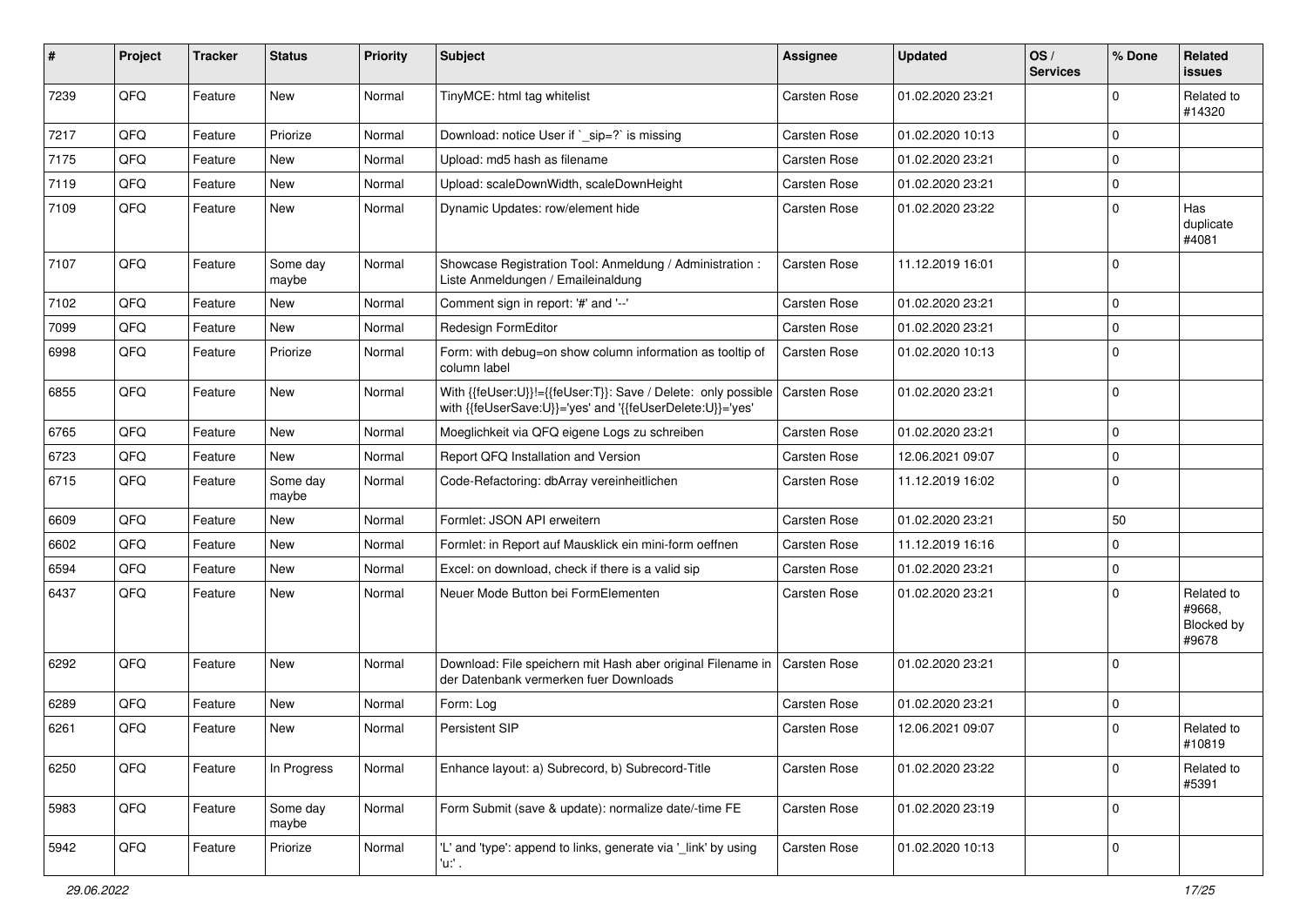| #    | Project | <b>Tracker</b> | <b>Status</b>     | <b>Priority</b> | <b>Subject</b>                                                                                     | Assignee            | <b>Updated</b>   | OS/<br><b>Services</b> | % Done      | Related<br><b>issues</b>                    |
|------|---------|----------------|-------------------|-----------------|----------------------------------------------------------------------------------------------------|---------------------|------------------|------------------------|-------------|---------------------------------------------|
| 5894 | QFQ     | Feature        | Feedback          | Normal          | Typeahead in Report: show/hide rows dynamically                                                    | <b>Carsten Rose</b> | 18.02.2022 08:50 |                        | $\Omega$    | Related to<br>#5893.<br>Related to<br>#5885 |
| 5852 | QFQ     | Feature        | Some day<br>maybe | Normal          | Logging: mail.log / sql.log - im FE anzeigen und via AJAX<br>aktualisieren                         | Carsten Rose        | 01.02.2020 23:19 |                        | $\mathbf 0$ | Related to<br>#5885                         |
| 5782 | QFQ     | Feature        | <b>New</b>        | Normal          | NextCloud API                                                                                      | Carsten Rose        | 01.02.2020 10:02 |                        | $\mathbf 0$ |                                             |
| 5715 | QFQ     | Feature        | New               | High            | PDF Caching                                                                                        | Carsten Rose        | 03.05.2021 21:14 |                        | $\Omega$    | Related to<br>#5851,<br>Related to<br>#6357 |
| 5695 | QFQ     | Feature        | In Progress       | Normal          | Multiform                                                                                          | Carsten Rose        | 02.01.2021 18:38 |                        | $\pmb{0}$   |                                             |
| 5665 | QFQ     | Feature        | Some day<br>maybe | Normal          | Versuch das '{{!' nicht mehr noetig ist.                                                           | Carsten Rose        | 01.02.2020 23:20 |                        | $\Omega$    | Related to<br>#7432,<br>Related to<br>#7434 |
| 5579 | QFQ     | Feature        | Some day<br>maybe | Normal          | Enhance Doc / Presentation: variable type 'link column type'                                       | Carsten Rose        | 01.02.2020 23:19 |                        | $\Omega$    |                                             |
| 5548 | QFQ     | Feature        | Some day<br>maybe | Normal          | 801 Textfiles/Scriptfiles als Thumbnail                                                            | Carsten Rose        | 07.03.2022 16:26 |                        | $\Omega$    |                                             |
| 5480 | QFQ     | Feature        | Some day<br>maybe | Normal          | QFQ: Dokumentation mit Screenshots versehen                                                        | Carsten Rose        | 01.02.2020 23:20 |                        | $\mathbf 0$ | Related to<br>#9879                         |
| 5428 | QFQ     | Feature        | Some day<br>maybe | Normal          | secure thumbnail: late render on access.                                                           | Carsten Rose        | 01.02.2020 23:20 |                        | $\Omega$    |                                             |
| 5345 | QFQ     | Feature        | <b>New</b>        | Normal          | Report: UPDATE / INSERT / DELETE statements should<br>trigger subqueries, depending on the result. | Carsten Rose        | 27.05.2020 16:11 |                        | $\Omega$    |                                             |
| 5132 | QFQ     | Feature        | Some day<br>maybe | Normal          | Error Message sendmail missing attachment: more details                                            | Carsten Rose        | 01.02.2020 23:19 |                        | $\pmb{0}$   |                                             |
| 5131 | QFQ     | Feature        | <b>New</b>        | Normal          | Activate Spin Gear ('wait/busy' indicator) via LINK attribute                                      | Carsten Rose        | 01.02.2020 23:21 |                        | $\pmb{0}$   |                                             |
| 4956 | QFQ     | Feature        | Some day<br>maybe | Normal          | Sendmail: Benutzerdefinierte Headers                                                               | Carsten Rose        | 11.12.2019 16:02 |                        | $\mathbf 0$ |                                             |
| 4872 | QFQ     | Feature        | Some day<br>maybe | Normal          | Fields of Typo3 page available in STORE_TYPO3                                                      | Carsten Rose        | 01.02.2020 23:19 |                        | $\Omega$    |                                             |
| 4869 | QFQ     | Feature        | Some day<br>maybe | Normal          | Dynamic Update (show, hide, readonly?, required?) for<br><b>Template Group Elements</b>            | Carsten Rose        | 01.02.2020 23:19 |                        | $\Omega$    | Related to<br>#4865                         |
| 4839 | QFQ     | Feature        | Some day<br>maybe | Normal          | qfq-handle in <head> Abschnitt</head>                                                              | Carsten Rose        | 11.12.2019 16:02 |                        | $\Omega$    |                                             |
| 4757 | QFQ     | Feature        | Some day<br>maybe | Normal          | Test subrecord: download links ok? Links ok?                                                       | Carsten Rose        | 01.02.2020 23:20 |                        | $\Omega$    |                                             |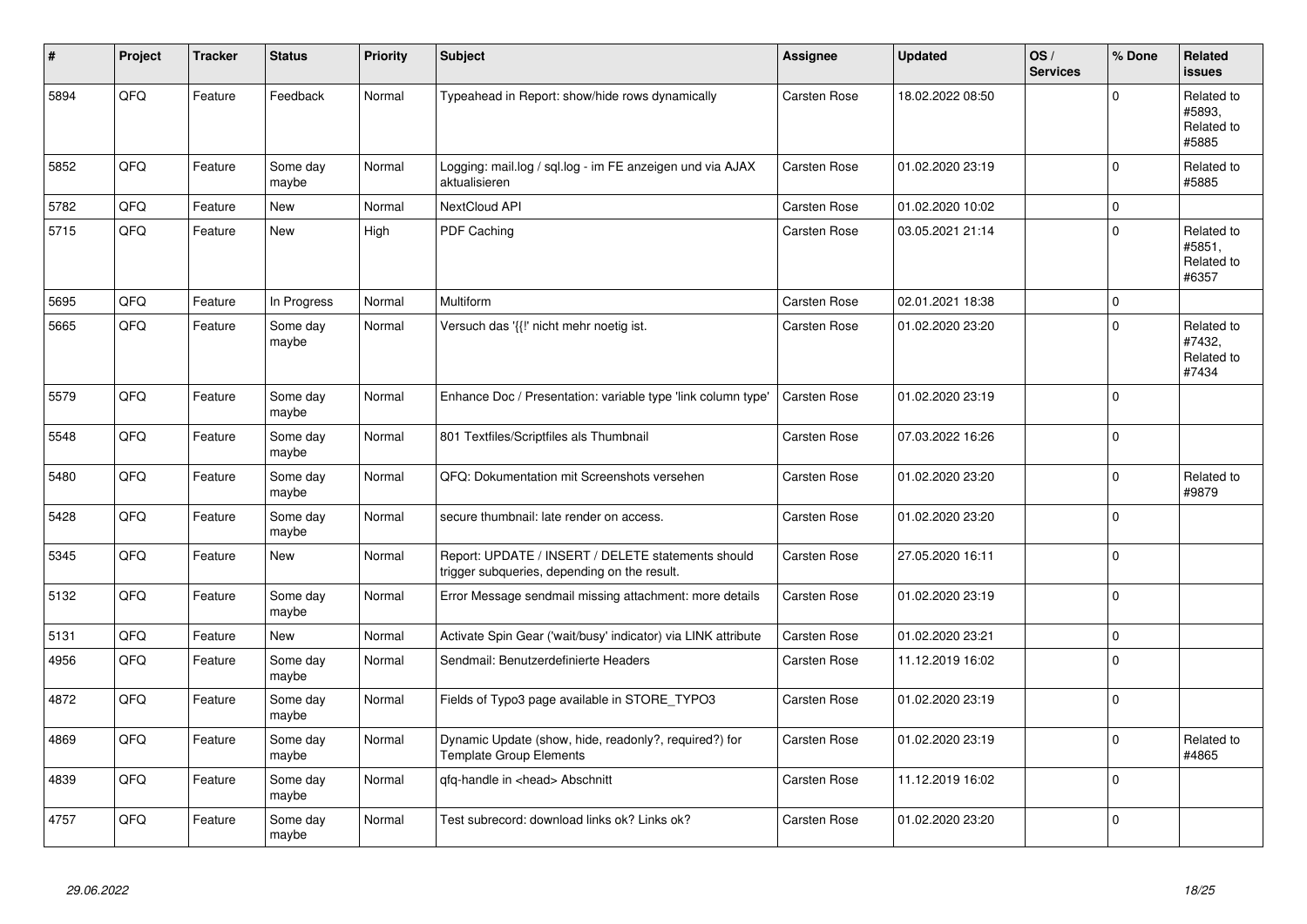| $\sharp$ | Project | <b>Tracker</b> | <b>Status</b>     | <b>Priority</b> | <b>Subject</b>                                                                                                          | Assignee            | <b>Updated</b>   | OS/<br><b>Services</b> | % Done      | <b>Related</b><br><b>issues</b>             |
|----------|---------|----------------|-------------------|-----------------|-------------------------------------------------------------------------------------------------------------------------|---------------------|------------------|------------------------|-------------|---------------------------------------------|
| 4652     | QFQ     | Feature        | Some day<br>maybe | Normal          | UZH CD: Weiterleitung auf benutzerdefinierte 403/404 Seite                                                              | Carsten Rose        | 01.02.2020 23:20 |                        | $\mathbf 0$ |                                             |
| 4650     | QFQ     | Feature        | Some day<br>maybe | Normal          | Convert html to doc/rtf                                                                                                 | Carsten Rose        | 01.02.2020 23:20 |                        | $\mathbf 0$ | Related to<br>#10704                        |
| 4606     | QFQ     | Feature        | Some day<br>maybe | Normal          | link: qualifier to render bootstrap button                                                                              | Carsten Rose        | 01.02.2020 23:19 |                        | $\mathbf 0$ |                                             |
| 4413     | QFQ     | Feature        | New               | Normal          | fieldset: show/hidden, modeSql, dynamicUpdate                                                                           | Carsten Rose        | 09.02.2022 15:19 |                        | $\mathbf 0$ |                                             |
| 4365     | QFQ     | Feature        | Some day<br>maybe | Normal          | Multi Language: new way of config                                                                                       | Carsten Rose        | 01.02.2020 23:20 |                        | $\mathbf 0$ |                                             |
| 4349     | QFQ     | Feature        | Some day<br>maybe | Normal          | link download: downloaded external URL to<br>deliver/concatenate - check mimetipe and handle it correctly               | <b>Carsten Rose</b> | 11.12.2019 16:02 |                        | $\mathsf 0$ |                                             |
| 4343     | QFQ     | Feature        | Some day<br>maybe | Normal          | Link: Classifier to add 'attributes'                                                                                    | <b>Carsten Rose</b> | 01.02.2020 23:20 |                        | $\Omega$    | Related to<br>#14077                        |
| 4330     | QFQ     | Feature        | Some day<br>maybe | Normal          | Error Message: report missing {{ / }} in sqlUpdate, sqlInsert,<br>sqlDelete, sqlAfter, sqlBefore in FE action elements. | Carsten Rose        | 01.02.2020 23:20 |                        | $\mathbf 0$ |                                             |
| 4259     | QFQ     | Feature        | Some day<br>maybe | Normal          | Instant trigger a cron job                                                                                              | Carsten Rose        | 11.12.2019 16:03 |                        | $\mathbf 0$ |                                             |
| 4258     | QFQ     | Feature        | Some day<br>maybe | High            | <b>System Defaults: Forms</b>                                                                                           | Carsten Rose        | 03.05.2021 21:14 |                        | $\Omega$    |                                             |
| 4250     | QFQ     | Feature        | <b>New</b>        | Normal          | AutoCron in QFQ via PHP                                                                                                 | Carsten Rose        | 01.02.2020 23:21 |                        | $\mathbf 0$ | Related to<br>#3292,<br>Related to<br>#3291 |
| 4197     | QFQ     | Feature        | Some day<br>maybe | Normal          | Unit Test fuer JSON Stream von QuickFormQuery.php ><br>doForm()                                                         | Carsten Rose        | 11.12.2019 16:03 |                        | $\Omega$    |                                             |
| 4082     | QFQ     | Feature        | New               | Normal          | Dynamic Update: modeSql - useful default                                                                                | Carsten Rose        | 01.02.2020 23:22 |                        | $\mathsf 0$ |                                             |
| 4050     | QFQ     | Feature        | <b>New</b>        | Normal          | sql.log: 1) FormElement ID which causes a specific action,<br>2) Result in the same row.                                | <b>Carsten Rose</b> | 15.04.2020 11:35 |                        | $\mathbf 0$ | Related to<br>#5458                         |
| 4026     | QFQ     | Feature        | Some day<br>maybe | Normal          | sglLog.sgl: log number of FE.id                                                                                         | <b>Carsten Rose</b> | 11.12.2019 16:03 |                        | $\mathbf 0$ | Related to<br>#5458                         |
| 4023     | QFQ     | Feature        | New               | Normal          | prepared statements - FE action: salveld, sqllnsert,<br>sqlUpdate, sqlDelete, sqlBefore, sqlAfter                       | Carsten Rose        | 11.12.2019 16:15 |                        | $\Omega$    |                                             |
| 4018     | QFQ     | Feature        | Some day<br>maybe | Normal          | typeahead: solve problem with potential long query<br>parameter                                                         | <b>Carsten Rose</b> | 11.12.2019 16:03 |                        | $\Omega$    |                                             |
| 3991     | QFQ     | Feature        | Some day<br>maybe | Normal          | report: Columnname '_skipWrap' skips 'fbeg', 'fend'                                                                     | Carsten Rose        | 11.12.2019 16:03 |                        | $\mathbf 0$ |                                             |
| 3990     | QFQ     | Feature        | Some day<br>maybe | High            | custom class definition: add space automatically                                                                        | Carsten Rose        | 03.05.2021 21:14 |                        | $\Omega$    |                                             |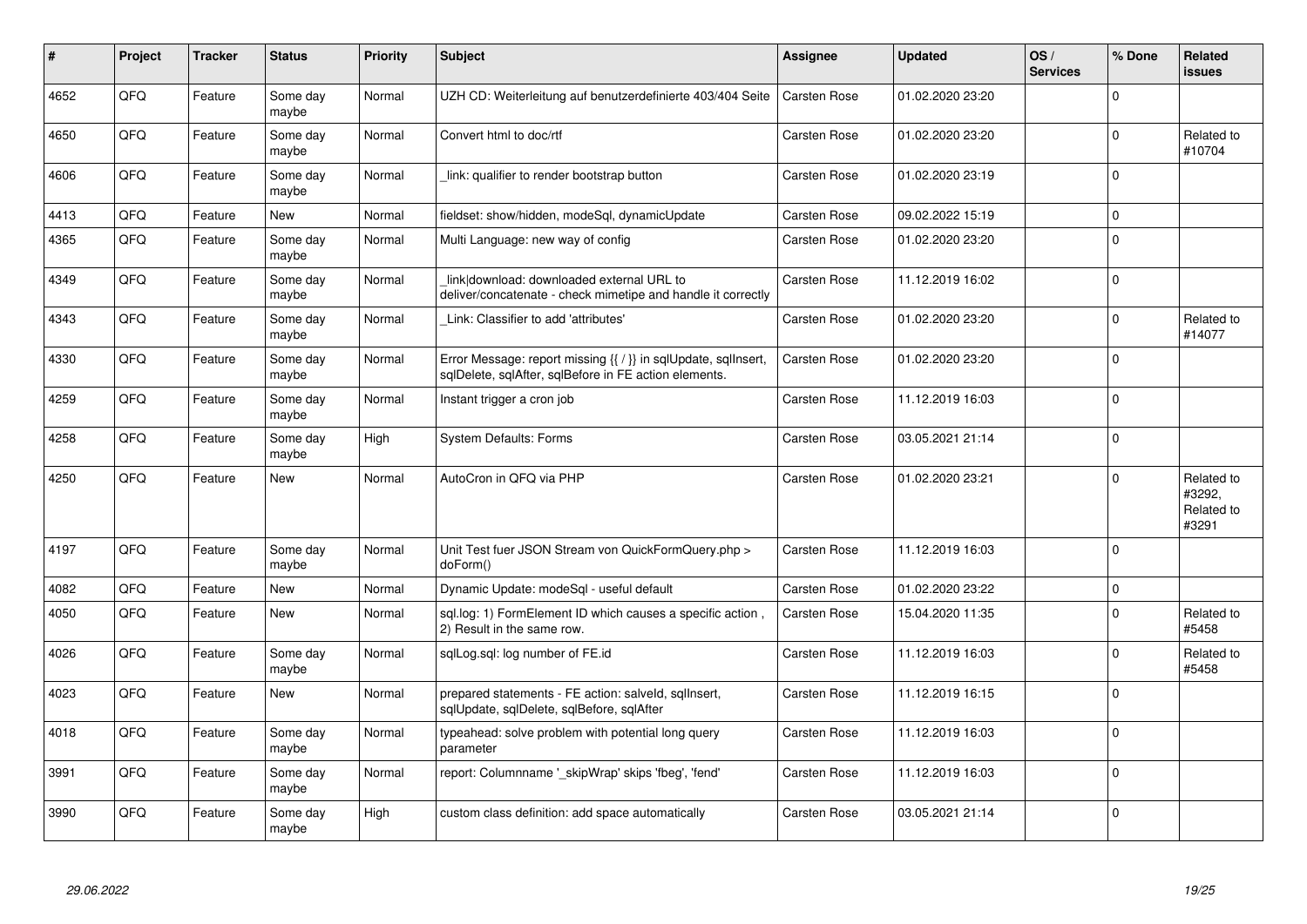| $\vert$ # | Project | <b>Tracker</b> | <b>Status</b>     | <b>Priority</b> | <b>Subject</b>                                                                                                                               | <b>Assignee</b>     | <b>Updated</b>   | OS/<br><b>Services</b> | % Done      | <b>Related</b><br><b>issues</b>             |
|-----------|---------|----------------|-------------------|-----------------|----------------------------------------------------------------------------------------------------------------------------------------------|---------------------|------------------|------------------------|-------------|---------------------------------------------|
| 3967      | QFQ     | Feature        | Some day<br>maybe | High            | Report: Checkbox, Radio, Dropdown, Input welches ohne<br>Submit funktioniert - 'Inline-Form'                                                 | Carsten Rose        | 03.05.2021 21:14 |                        | $\mathbf 0$ |                                             |
| 3947      | QFQ     | Feature        | Some day<br>maybe | Normal          | Attack detectect: logout current user                                                                                                        | Carsten Rose        | 11.12.2019 16:03 |                        | $\mathbf 0$ | Related to<br>#5458.<br>Related to<br>#6299 |
| 3942      | QFQ     | Feature        | Some day<br>maybe | Normal          | Action Elemente: neu generierte IDs via FE weitergeben                                                                                       | <b>Carsten Rose</b> | 11.12.2019 16:03 |                        | $\mathbf 0$ | Related to<br>#3941                         |
| 3941      | QFQ     | Feature        | Some day<br>maybe | Normal          | sqlAfter: es sollten mehrere moeglich sein                                                                                                   | Carsten Rose        | 11.12.2019 16:03 |                        | $\mathbf 0$ | Related to<br>#3942                         |
| 3905      | QFQ     | Feature        | Some day<br>maybe | Normal          | Documentation: Best Practice anhand eines Online<br>Bewerbungstools                                                                          | Carsten Rose        | 11.12.2019 16:03 |                        | $\mathbf 0$ |                                             |
| 3900      | QFQ     | Feature        | Some day<br>maybe | Normal          | Extend documentation of 'Copy / Paste'                                                                                                       | Carsten Rose        | 11.12.2019 16:03 |                        | $\mathbf 0$ | Related to<br>#3899                         |
| 3877      | QFQ     | Feature        | Some day<br>maybe | Normal          | FormEditor: die Felder die aktuell nicht gebraucht werden<br>nur auf readonly/disabled setzen (nicht ausblenden > das<br>irritiert.          | <b>Carsten Rose</b> | 11.12.2019 16:03 |                        | $\mathbf 0$ |                                             |
| 3867      | QFQ     | Feature        | Priorize          | Normal          | Readonly Formular: Template Groups add/delete<br>ausbeldnen                                                                                  | Carsten Rose        | 05.05.2021 22:12 |                        | $\mathbf 0$ |                                             |
| 3864      | QFQ     | Feature        | <b>New</b>        | Normal          | Encrypt / decrypt field                                                                                                                      | Carsten Rose        | 08.03.2021 18:08 |                        | $\pmb{0}$   |                                             |
| 3848      | QFQ     | Feature        | Some day<br>maybe | High            | Antivirus check fuer Upload files in qfq?                                                                                                    | Carsten Rose        | 03.05.2021 21:14 |                        | $\mathbf 0$ | Related to<br>#4131                         |
| 3727      | QFQ     | Feature        | New               | High            | Security: Session Hijacking erschweren                                                                                                       | Carsten Rose        | 03.05.2021 21:14 |                        | $\mathbf 0$ |                                             |
| 3708      | QFQ     | Feature        | Some day<br>maybe | Normal          | Form: input - 'specialchars', 'none'  gewisse tags<br>erlauben, andere verbieten                                                             | Carsten Rose        | 11.12.2019 16:02 |                        | $\mathbf 0$ | Related to<br>#14320                        |
| 3677      | QFQ     | Feature        | Some day<br>maybe | Normal          | wkhtmltopdf: FE User access prohibited, if client IP changes<br>- \$TYPO3_CONF_VARS[FE][lockIP]                                              | <b>Carsten Rose</b> | 11.12.2019 16:02 |                        | $\mathbf 0$ |                                             |
| 3666      | QFQ     | Feature        | Some day<br>maybe | Normal          | a) Performance Messung: mysql_real_escape_string() im<br>Vergleich zu str_replace(), b) doppeltes Aufrufen von<br>mysql_real_escape_string() | Carsten Rose        | 11.12.2019 16:02 |                        | $\mathbf 0$ |                                             |
| 3537      | QFQ     | Feature        | Some day<br>maybe | Low             | SHOW COLUMNS FROM tableName - Extend '{{!'<br>definition                                                                                     | Carsten Rose        | 11.12.2019 16:02 |                        | $\mathbf 0$ |                                             |
| 3504      | QFQ     | Feature        | New               | Normal          | Logging: welche Action FEs werden wann wie ausgefuehrt                                                                                       | <b>Carsten Rose</b> | 01.02.2020 23:21 |                        | $\mathbf 0$ | Related to<br>#5458,<br>Related to<br>#4092 |
| 3458      | QFQ     | Feature        | Some day<br>maybe | Normal          | Display 'Edit Form Element'-Checkbox on form: should<br>depend on FE Group                                                                   | Carsten Rose        | 11.12.2019 16:02 |                        | $\mathbf 0$ | Related to<br>#3447                         |
| 3457      | QFQ     | Feature        | Some day<br>maybe | Normal          | LDAP: concat multi values to one single entry                                                                                                | Carsten Rose        | 11.12.2019 16:02 |                        | $\mathbf 0$ |                                             |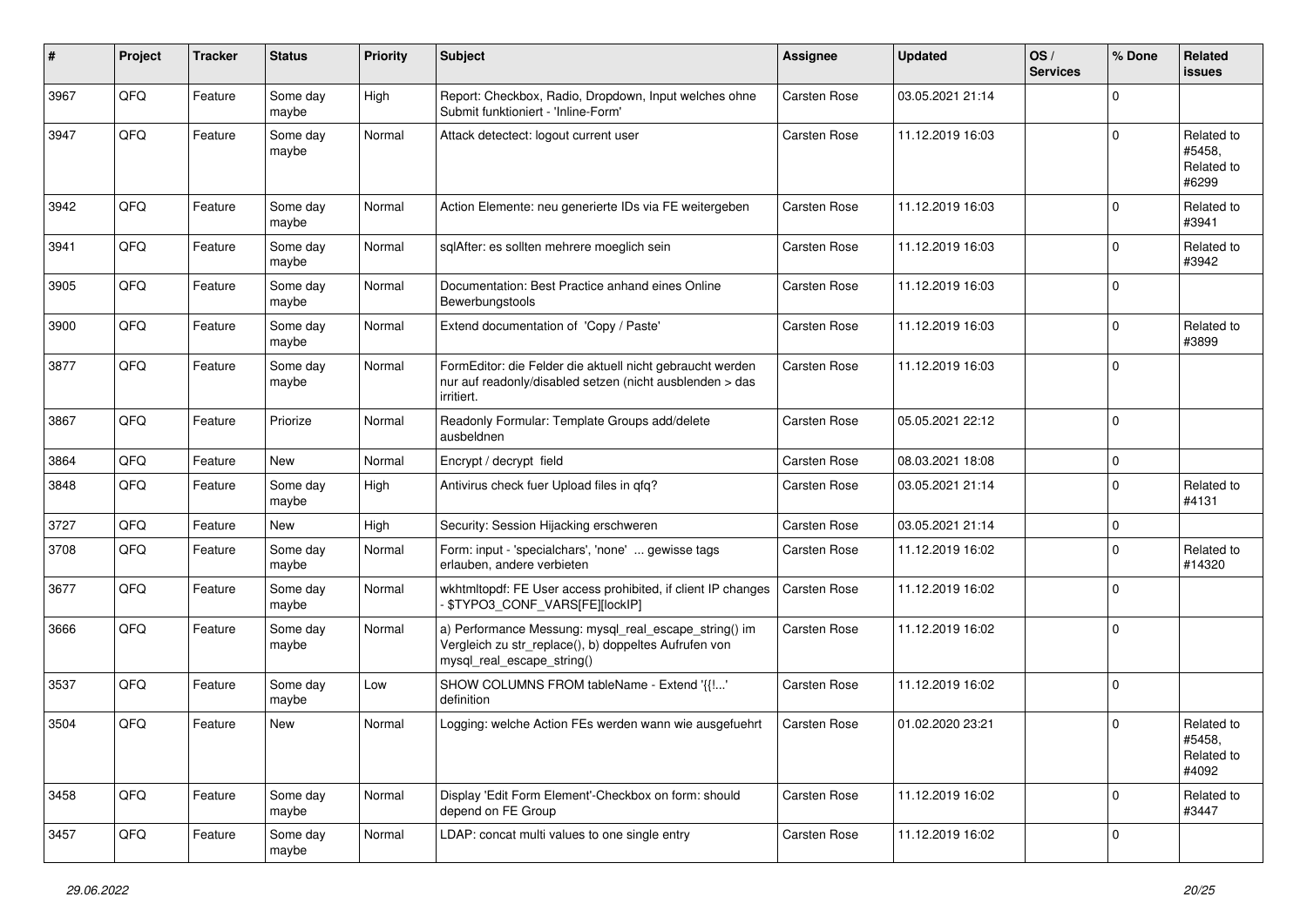| #     | Project | <b>Tracker</b> | <b>Status</b>     | <b>Priority</b> | <b>Subject</b>                                                                                                     | <b>Assignee</b>     | <b>Updated</b>   | OS/<br><b>Services</b> | % Done      | Related<br><b>issues</b>                    |
|-------|---------|----------------|-------------------|-----------------|--------------------------------------------------------------------------------------------------------------------|---------------------|------------------|------------------------|-------------|---------------------------------------------|
| 3432  | QFQ     | Feature        | <b>New</b>        | Normal          | subrecord: dynamicUpdate                                                                                           | <b>Carsten Rose</b> | 11.06.2020 21:10 |                        | $\Omega$    | Related to<br>#5691                         |
| 3402  | QFQ     | Feature        | Some day<br>maybe | Normal          | Syntax Highlighting via CodeMirror                                                                                 | Carsten Rose        | 11.12.2019 16:02 |                        | 100         | Related to<br>#3207                         |
| 3385  | QFQ     | Feature        | Some day<br>maybe | Normal          | templateGroup: insert/update/delete non primary records                                                            | <b>Carsten Rose</b> | 11.12.2019 16:02 |                        | $\Omega$    |                                             |
| 3350  | QFQ     | Feature        | Some day<br>maybe | Normal          | FormEditor: Hilfetext hinter 'checktype'                                                                           | Carsten Rose        | 11.12.2019 16:02 |                        | 0           |                                             |
| 3332  | QFQ     | Feature        | Some day<br>maybe | Normal          | Uploads: Thumbnails, Details zum hochgeladenen File                                                                | Carsten Rose        | 11.12.2019 16:02 |                        | $\Omega$    | Related to<br>#3264,<br>Related to<br>#5333 |
| 3331  | QFQ     | Feature        | Some day<br>maybe | Normal          | Default Tooltip fuer _page? Links: mit Form und Record ID                                                          | <b>Carsten Rose</b> | 11.12.2019 16:02 |                        | $\Omega$    |                                             |
| 3291  | QFQ     | Feature        | Some day<br>maybe | Normal          | AutoCron websiteToken                                                                                              | Carsten Rose        | 11.12.2019 16:02 |                        | $\Omega$    | Related to<br>#4250                         |
| 3285  | QFQ     | Feature        | Some day<br>maybe | Normal          | Zeichenlimit pro Feld: textarea / editor                                                                           | Carsten Rose        | 11.12.2019 16:02 |                        | $\mathbf 0$ |                                             |
| 3273  | QFQ     | Feature        | Some day<br>maybe | Low             | Dirty Flag in Form                                                                                                 | Carsten Rose        | 11.12.2019 16:02 |                        | $\Omega$    |                                             |
| 3267  | QFQ     | Feature        | Some day<br>maybe | Normal          | 2 Forms auf einer Seite: real + Read only                                                                          | Carsten Rose        | 11.12.2019 16:03 |                        | $\mathbf 0$ |                                             |
| 3216  | QFQ     | Feature        | Some day<br>maybe | Normal          | dynamic update für checkbox label2                                                                                 | <b>Carsten Rose</b> | 11.12.2019 16:03 |                        | $\mathbf 0$ | Related to<br>#2081                         |
| 2995  | QFQ     | Feature        | Some day<br>maybe | Normal          | Dropdown JQuery Plugin: 'chosen' - Moeglichkeit um Select<br>Listen mehr Funktion zu geben. Kein Bootstrap noetig. | <b>Carsten Rose</b> | 11.12.2019 16:03 |                        | $\mathbf 0$ |                                             |
| 2361  | QFQ     | Feature        | New               | Normal          | Logging wer/wann/wo welches Formular aufgerufen hat                                                                | Carsten Rose        | 11.12.2019 16:15 |                        | $\Omega$    | Related to<br>#4432,<br>Related to<br>#7480 |
| 2084  | QFQ     | Feature        | Some day<br>maybe | Normal          | Mailto mit encryption: Subrecord                                                                                   | Carsten Rose        | 11.12.2019 16:03 |                        | $\mathbf 0$ | Related to<br>#2082                         |
| 1946  | QFQ     | Feature        | Some day<br>maybe | Normal          | Kontrolle ob der ReadOnly Modus bei den<br>Formularelementen korrekt implementiert ist                             | Carsten Rose        | 11.12.2019 16:03 |                        | $\Omega$    |                                             |
| 1635  | QFG     | Feature        | Some day<br>maybe | Normal          | QFQ Extension content record: weitere Optionen<br>einblenden.                                                      | Carsten Rose        | 11.12.2019 16:03 |                        | $\mathbf 0$ |                                             |
| 13647 | QFQ     | <b>Bug</b>     | New               | Normal          | Autofocus funktioniert nicht auf Chrome                                                                            | Benjamin Baer       | 19.03.2022 17:44 |                        | $\mathbf 0$ |                                             |
| 13528 | QFQ     | <b>Bug</b>     | New               | Normal          | gfg.io > releases: es wird kein neues Release angelegt                                                             | Benjamin Baer       | 19.03.2022 17:46 |                        | $\mathbf 0$ |                                             |
| 11237 | QFQ     | <b>Bug</b>     | New               | High            | Radiobutton / parameter.buttonClass= btn-default - kein dirty   Benjamin Baer<br>Trigger                           |                     | 03.05.2021 21:12 |                        | $\mathbf 0$ | Related to<br>#10766                        |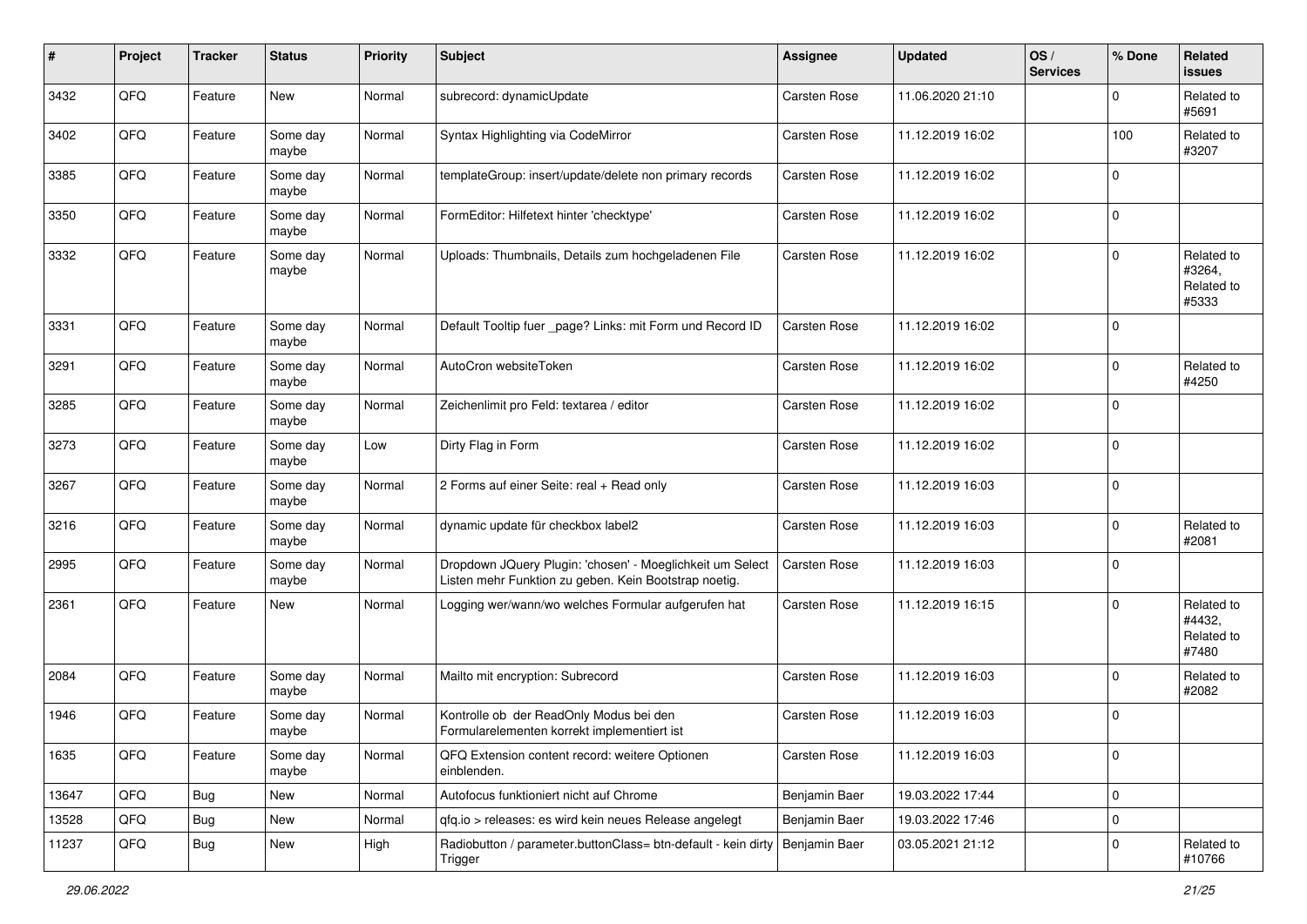| #     | Project | <b>Tracker</b> | <b>Status</b>     | <b>Priority</b> | <b>Subject</b>                                                                                                                                           | <b>Assignee</b> | <b>Updated</b>   | OS/<br><b>Services</b> | % Done      | Related<br><b>issues</b>                                              |
|-------|---------|----------------|-------------------|-----------------|----------------------------------------------------------------------------------------------------------------------------------------------------------|-----------------|------------------|------------------------|-------------|-----------------------------------------------------------------------|
| 11057 | QFQ     | <b>Bug</b>     | New               | High            | Checkboxes ohne span.checkmark im Report werden<br>ausgeblendet                                                                                          | Benjamin Baer   | 03.05.2021 21:12 |                        | $\Omega$    | Related to<br>#11039                                                  |
| 9898  | QFQ     | Bug            | Feedback          | Normal          | Formular trotz Timeout gespeichert                                                                                                                       | Benjamin Baer   | 01.02.2020 15:56 |                        | $\mathbf 0$ |                                                                       |
| 9535  | QFQ     | <b>Bug</b>     | Feedback          | Normal          | Report:  AS ' vertical' - column to wide - vertical >> rot45,<br>rot <sub>90</sub>                                                                       | Benjamin Baer   | 01.02.2020 15:56 |                        | $\mathbf 0$ |                                                                       |
| 6566  | QFQ     | Bug            | Priorize          | Normal          | Link Function 'delete': provided parameter missing on page<br>reload                                                                                     | Benjamin Baer   | 03.01.2022 08:08 |                        | $\Omega$    |                                                                       |
| 6140  | QFQ     | Bug            | Priorize          | Normal          | QFQ DnD Sort: Locked fields                                                                                                                              | Benjamin Baer   | 21.03.2022 09:56 |                        | $\mathbf 0$ |                                                                       |
| 4457  | QFQ     | <b>Bug</b>     | Priorize          | Normal          | typeahead: pressing return to select an item, saves the form<br>and closes the form.                                                                     | Benjamin Baer   | 03.01.2022 08:01 |                        | $\mathbf 0$ | Related to<br>#4398                                                   |
| 4454  | QFQ     | Bug            | Some day<br>maybe | Normal          | Required Elements: multiple elements in a row - whole row<br>marked if only one input is empty.                                                          | Benjamin Baer   | 01.02.2020 23:20 |                        | $\mathbf 0$ |                                                                       |
| 4398  | QFQ     | <b>Bug</b>     | Some day<br>maybe | Normal          | Typeahead: mouse click in a prefilled input opens a single<br>item dropdown with the current value - click on it seems to<br>set the value, not the key. | Benjamin Baer   | 01.02.2020 23:20 |                        | $\Omega$    | Related to<br>#4457                                                   |
| 2665  | QFQ     | Bug            | Priorize          | Normal          | Dynamic Update funktioniert nicht, wenn beim<br>entsprechenden FormElement eine size angegeben ist.                                                      | Benjamin Baer   | 03.01.2022 08:12 |                        | 30          |                                                                       |
| 2063  | QFQ     | <b>Bug</b>     | Some day<br>maybe | Normal          | Pills auf 'inaktiv' setzen falls keine Element auf dem Pill<br>sichtbar sind.                                                                            | Benjamin Baer   | 11.12.2019 16:03 |                        | $\Omega$    | Related to<br>#3752                                                   |
| 12556 | QFQ     | Feature        | <b>New</b>        | Normal          | Pills Title: colored = static or dynamic on allrequiredgiven                                                                                             | Benjamin Baer   | 19.03.2022 17:49 |                        | $\mathbf 0$ |                                                                       |
| 12490 | QFQ     | Feature        | <b>New</b>        | Normal          | Loading Plugins in QFQ - see what tinymce does. (lazy<br>loading)                                                                                        | Benjamin Baer   | 08.06.2022 10:37 |                        | $\Omega$    | Related to<br>#12611,<br>Related to<br>#10013,<br>Related to<br>#7732 |
| 12476 | QFQ     | Feature        | New               | Normal          | clearMe: a) should trigger 'dirty', b) sticky on textarea resize                                                                                         | Benjamin Baer   | 04.01.2022 08:40 |                        | $\mathbf 0$ | Related to<br>#9528                                                   |
| 10003 | QFQ     | Feature        | Priorize          | Normal          | fieldset: stronger visualize group                                                                                                                       | Benjamin Baer   | 12.02.2020 08:13 |                        | $\mathbf 0$ |                                                                       |
| 9548  | QFQ     | Feature        | Feedback          | High            | FormElement: Pattern mismatch - optional report only on<br>focus lost                                                                                    | Benjamin Baer   | 03.05.2021 21:14 |                        | $\mathbf 0$ |                                                                       |
| 9135  | QFQ     | Feature        | Priorize          | Normal          | Progress Bar generic / replace old hourglass download<br>popup                                                                                           | Benjamin Baer   | 03.01.2022 07:43 |                        | $\Omega$    |                                                                       |
| 9130  | QFQ     | Feature        | Some day<br>maybe | Normal          | tablesorter: Automatic Row numbering / Zeilenummer                                                                                                       | Benjamin Baer   | 01.02.2020 23:22 |                        | $\Omega$    |                                                                       |
| 8522  | QFQ     | Feature        | Some day<br>maybe | Normal          | build QFQ - npm warnings                                                                                                                                 | Benjamin Baer   | 01.02.2020 23:19 |                        | 50          |                                                                       |
| 7965  | QFQ     | Feature        | Priorize          | Normal          | Input type 'text' with visual format - currency                                                                                                          | Benjamin Baer   | 03.01.2022 07:45 |                        | $\pmb{0}$   |                                                                       |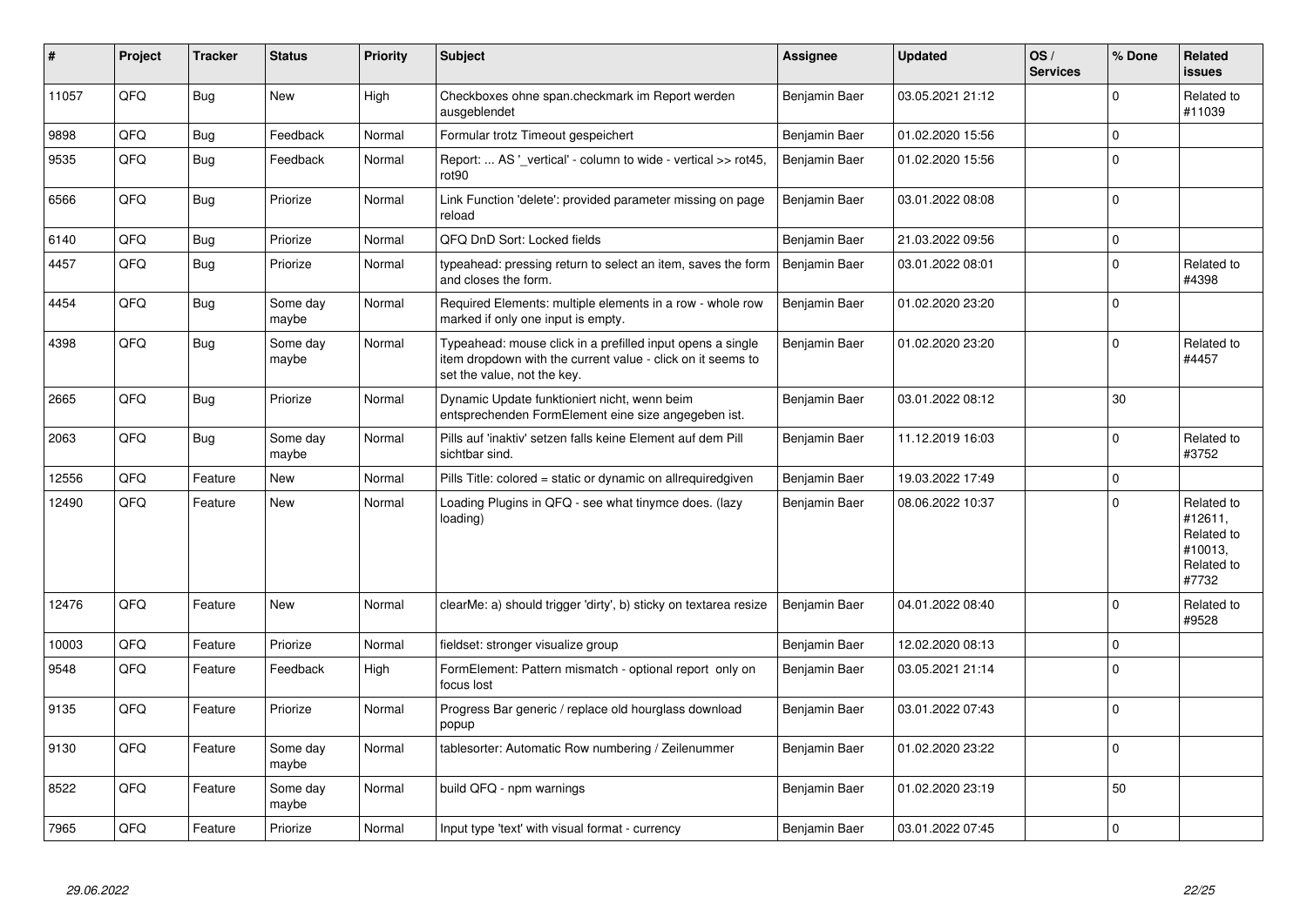| #     | Project | <b>Tracker</b> | <b>Status</b>     | <b>Priority</b> | Subject                                                                       | <b>Assignee</b> | <b>Updated</b>   | OS/<br><b>Services</b> | % Done      | <b>Related</b><br><b>issues</b>                                        |
|-------|---------|----------------|-------------------|-----------------|-------------------------------------------------------------------------------|-----------------|------------------|------------------------|-------------|------------------------------------------------------------------------|
| 7732  | QFQ     | Feature        | Some day<br>maybe | Normal          | Javascript: Lazy Loading der add on libs                                      | Benjamin Baer   | 08.06.2022 10:38 |                        | $\Omega$    | Related to<br>#12611,<br>Related to<br>#12490,<br>Related to<br>#10013 |
| 7730  | QFQ     | Feature        | Priorize          | Normal          | SELECT Box: title in between                                                  | Benjamin Baer   | 01.02.2020 23:22 |                        | $\mathbf 0$ |                                                                        |
| 7602  | QFQ     | Feature        | ToDo              | High            | Multi Select: with checkboxes                                                 | Benjamin Baer   | 22.03.2022 09:07 |                        | $\mathbf 0$ |                                                                        |
| 6972  | QFQ     | Feature        | Some day<br>maybe | Normal          | Fabric Clipboard / cross browser tab                                          | Benjamin Baer   | 01.02.2020 23:21 |                        | $\mathbf 0$ |                                                                        |
| 6970  | QFQ     | Feature        | Some day<br>maybe | Normal          | tablesorter: default fuer 'sortReset' aendern von 'Ctrl' zu 'Alt'             | Benjamin Baer   | 01.02.2020 23:21 |                        | $\mathbf 0$ |                                                                        |
| 6870  | QFQ     | Feature        | Priorize          | Normal          | Click on '_link' triggers an API call                                         | Benjamin Baer   | 03.01.2022 08:25 |                        | $\mathbf 0$ |                                                                        |
| 6801  | QFQ     | Feature        | Priorize          | Normal          | Fabric: Maximize / Fulllscreen                                                | Benjamin Baer   | 21.03.2022 09:56 |                        | $\Omega$    |                                                                        |
| 6224  | QFQ     | Feature        | Priorize          | Normal          | Dynamic update: fade in/out fields                                            | Benjamin Baer   | 21.03.2022 09:50 |                        | $\mathbf 0$ |                                                                        |
| 5562  | QFQ     | Feature        | Priorize          | Normal          | Drag'n'Drop fuer Uploads                                                      | Benjamin Baer   | 21.03.2022 09:52 |                        | $\mathbf 0$ | Related to<br>#9706                                                    |
| 5389  | QFQ     | Feature        | Some day<br>maybe | Normal          | QFQ Design: Multline label / note                                             | Benjamin Baer   | 01.02.2020 23:19 |                        | $\mathbf 0$ |                                                                        |
| 5366  | QFQ     | Feature        | Priorize          | Normal          | Saving with keyboard shortcuts                                                | Benjamin Baer   | 21.03.2022 09:47 |                        | $\mathbf 0$ |                                                                        |
| 5024  | QFQ     | Feature        | Some day<br>maybe | Normal          | Fabric: Generate PDF with edits                                               | Benjamin Baer   | 01.02.2020 23:20 |                        | 0           | Related to<br>#10704                                                   |
| 4420  | QFQ     | Feature        | Some day<br>maybe | Normal          | Client: Local Storage - store the changes of a form, local in<br>the browser. | Benjamin Baer   | 11.12.2019 16:02 |                        | $\mathbf 0$ |                                                                        |
| 3692  | QFQ     | Feature        | Some day<br>maybe | Normal          | QFQ Webseite                                                                  | Benjamin Baer   | 11.12.2019 16:02 |                        | $\mathbf 0$ | Related to<br>#5033                                                    |
| 3415  | QFQ     | Feature        | Some day<br>maybe | Normal          | FE Login Box Templatefile                                                     | Benjamin Baer   | 11.12.2019 16:02 |                        | $\mathbf 0$ |                                                                        |
| 14185 | QFQ     | Feature        | New               | Normal          | External/Autocron.php - better suitable directory                             | Support: System | 28.05.2022 11:03 |                        | $\mathbf 0$ |                                                                        |
| 11715 | QFQ     | Bug            | New               | Normal          | acceptZeroAsRequired and requiredOffButMark do not<br>coincide                |                 | 08.12.2020 12:13 |                        | $\mathbf 0$ |                                                                        |
| 11522 | QFQ     | <b>Bug</b>     | New               | Normal          | Aus/Einblenden von Reitern                                                    |                 | 13.11.2020 14:58 |                        | 0           |                                                                        |
| 11195 | QFQ     | Bug            | New               | Low             | Dynamic Update: Note not updated if new text is empty<br>(v20.4)              |                 | 25.09.2020 11:14 |                        | $\mathbf 0$ |                                                                        |
| 10890 | QFQ     | Bug            | New               | Normal          | AutoCron hangs                                                                |                 | 20.07.2020 13:56 |                        | $\mathbf 0$ |                                                                        |
| 10766 | QFQ     | Bug            | New               | High            | Radiobutton / parameter.buttonClass=btn-default: dynamic<br>update            |                 | 03.05.2021 21:12 |                        | $\mathbf 0$ | Related to<br>#11237                                                   |
| 10759 | QFQ     | Bug            | New               | Normal          | emptyMeansNull - Feld falsch aktualisiert                                     |                 | 12.11.2020 23:45 |                        | 0           |                                                                        |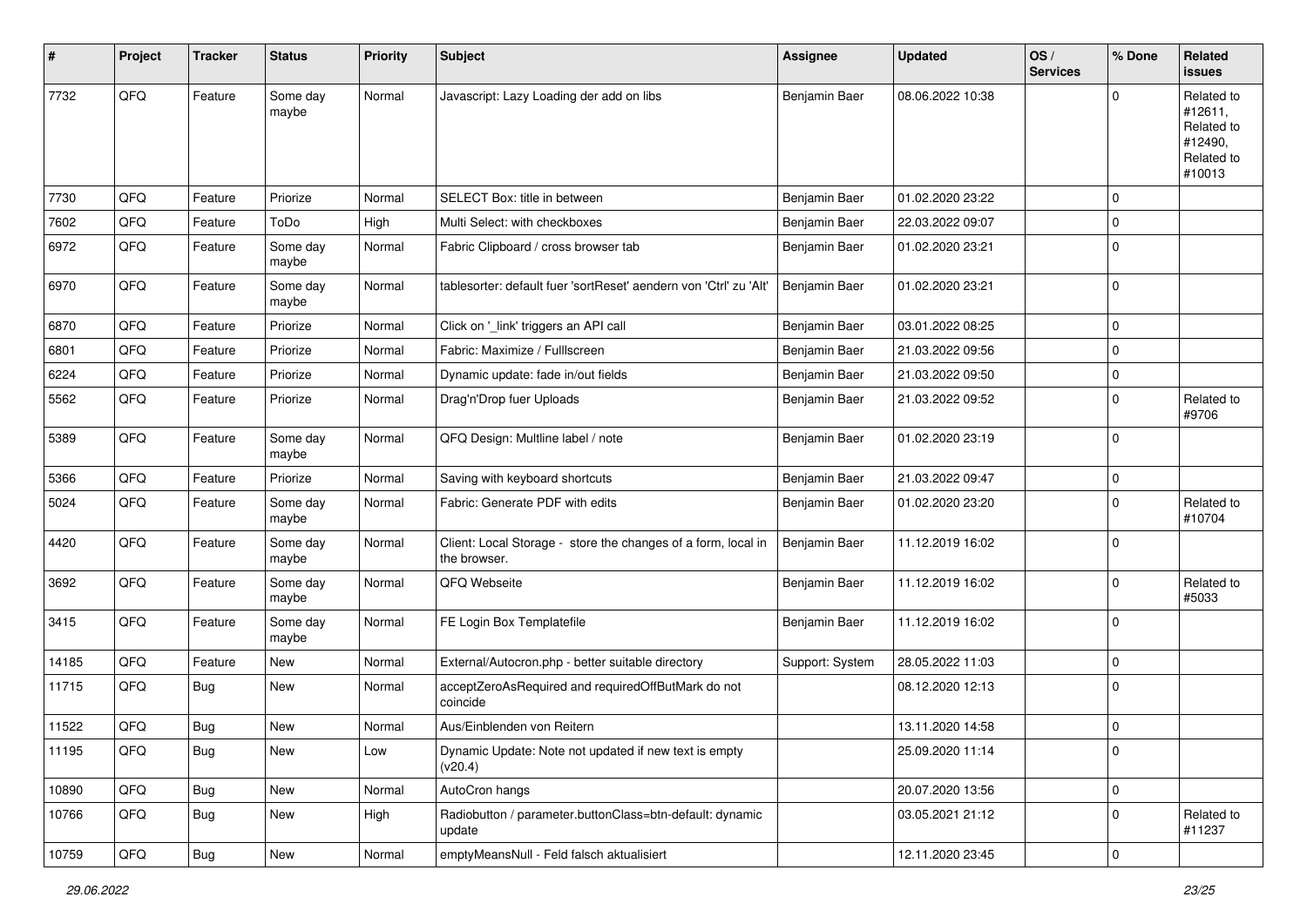| ∦     | Project | <b>Tracker</b> | <b>Status</b>     | <b>Priority</b> | <b>Subject</b>                                                                            | <b>Assignee</b> | <b>Updated</b>   | OS/<br><b>Services</b> | % Done              | <b>Related</b><br><b>issues</b> |
|-------|---------|----------------|-------------------|-----------------|-------------------------------------------------------------------------------------------|-----------------|------------------|------------------------|---------------------|---------------------------------|
| 10324 | QFQ     | <b>Bug</b>     | <b>New</b>        | Normal          | Excel Export mit Template funktioniert nur, wenn Template<br>vor uid kommt                |                 | 30.03.2020 11:20 |                        | $\mathbf 0$         | Related to<br>#10257            |
| 9855  | QFQ     | Bug            | <b>New</b>        | Normal          | <b>Required Check</b>                                                                     |                 | 01.02.2020 15:56 |                        | $\mathbf 0$         |                                 |
| 9126  | QFQ     | <b>Bug</b>     | Some day<br>maybe | Normal          | hidden Form elements are present in page source                                           |                 | 02.01.2021 18:41 |                        | $\mathbf 0$         |                                 |
| 9024  | QFQ     | <b>Bug</b>     | Some day<br>maybe | Normal          | QFQ Einarbeitung                                                                          |                 | 01.02.2020 15:56 |                        | $\mathbf 0$         |                                 |
| 9020  | QFQ     | <b>Bug</b>     | Some day<br>maybe | Normal          | radio mit buttonClass und dynamicUpdate lassen sich nicht<br>kombinieren                  |                 | 11.12.2019 16:01 |                        | $\mathbf 0$         |                                 |
| 7402  | QFQ     | <b>Bug</b>     | Some day<br>maybe | Normal          | thumbnail cache: outdated picture when permission denied<br>and permission resolved.      |                 | 01.02.2020 23:20 |                        | $\mathbf 0$         |                                 |
| 7281  | QFQ     | <b>Bug</b>     | Some day<br>maybe | Normal          | Subrecords: on large screen separator line too short                                      |                 | 01.02.2020 23:19 |                        | $\mathbf 0$         |                                 |
| 7101  | QFQ     | Bug            | Some day<br>maybe | Normal          | 'form' in SIP and 'report' - breaks                                                       |                 | 01.02.2020 23:20 |                        | $\mathbf 0$         |                                 |
| 5877  | QFQ     | Bug            | Some day<br>maybe | Normal          | FE.type=note:bsColumn strange behaviour                                                   |                 | 01.02.2020 23:19 |                        | $\mathbf 0$         |                                 |
| 4546  | QFQ     | <b>Bug</b>     | Some day<br>maybe | Normal          | NH: SIP storage is destroyed                                                              |                 | 01.02.2020 23:20 |                        | $\mathbf 0$         |                                 |
| 4441  | QFQ     | <b>Bug</b>     | Some day<br>maybe | Normal          | \$_SERVER Vars sollten nur aus dem Store genommen<br>werden - Code entsprechend anpassen. |                 | 11.12.2019 16:02 |                        | $\mathbf 0$         |                                 |
| 4138  | QFQ     | Bug            | Some day<br>maybe | Normal          | style fehlt                                                                               |                 | 11.12.2019 16:03 |                        | $\mathbf 0$         |                                 |
| 4122  | QFQ     | <b>Bug</b>     | Some day<br>maybe | Normal          | file: Render Mode hat keinen Effekt                                                       |                 | 11.12.2019 16:03 |                        | $\mathbf 0$         |                                 |
| 12156 | QFQ     | Feature        | <b>New</b>        | Normal          | Form: Optional disable 'leave page'                                                       |                 | 03.05.2021 20:45 |                        | $\mathbf 0$         |                                 |
| 12135 | QFQ     | Feature        | New               | Normal          | Subrecord: Notiz                                                                          |                 | 24.04.2021 16:58 |                        | $\mathbf 0$         |                                 |
| 12039 | QFQ     | Feature        | <b>New</b>        | Normal          | Missing htmlSpecialChar() in pre processing on form submit                                |                 | 18.02.2021 00:09 |                        | $\mathbf 0$         | Related to<br>#14320            |
| 12038 | QFQ     | Feature        | <b>New</b>        | Normal          | a) STORE_VAR: filenameOnlyStripUniq, b) SP:<br>QSTRIPUNIQ()                               |                 | 17.02.2021 23:55 |                        | $\mathbf 0$         |                                 |
| 11850 | QFQ     | Feature        | <b>New</b>        | Urgent          | Wizard Form: basierend auf einer Tabelle eine Form<br>aniegen.                            |                 | 03.05.2021 21:12 |                        | $\mathbf 0$         | Blocked by<br>#8082             |
| 11716 | QFQ     | Feature        | New               | Normal          | Form an beliebiger Stelle im Report anzeigen                                              |                 | 09.12.2020 09:47 |                        | $\mathbf 0$         |                                 |
| 11535 | QFQ     | Feature        | New               | Normal          | Ability to create SQL columns in frontend QFQ forms                                       |                 | 17.11.2020 12:11 |                        | $\mathbf 0$         |                                 |
| 11534 | QFQ     | Feature        | New               | Normal          | Report: Action on selected rows - Table batchprocessing<br>feature                        |                 | 18.11.2020 08:15 |                        | $\mathsf 0$         |                                 |
| 10874 | QFQ     | Feature        | New               | Normal          | Erstellen eines Foreign Keys in der Tabelle "FormElement"                                 |                 | 13.07.2020 10:11 |                        | $\mathsf{O}\xspace$ |                                 |